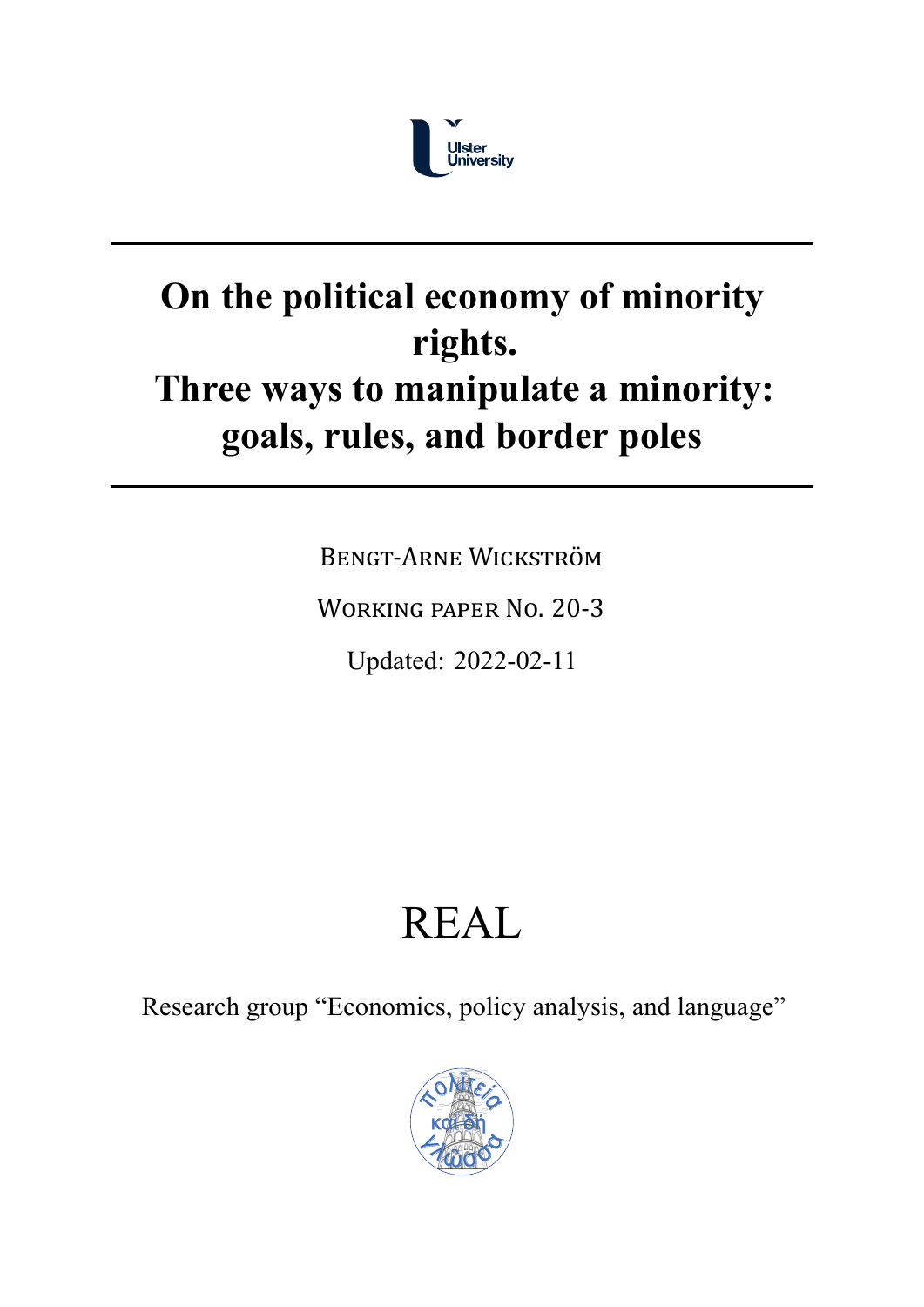# On the political economy of minority rights. Three ways to manipulate a minority: goals, rules, and border poles\*

BENGT‐ARNE WICKSTRÖM†

Updated: 2022-02-11

#### **Abstract**

Language rights for speakers of minority languages are analyzed as well-defined policy measures that are implemented in given jurisdictions. For the implementation of such rights in some countries, certain rules concerning the number and geographical distribution of the speakers of a minority language have to be fulfilled. We discuss, how a policy maker with a given attitude towards the minority can manipulate the policy to further his or her goals.

We first provide a normative background for this type of language policy, a benchmark, analyzing language policy on the basis of welfare economics, first discussing why language policy is but one type of public policy, then defining and discussing the benefit or "demand" side assuming that benefits are basically proportional to the number of beneficiaries of the planning measure. We then argue that the costs of a planning measure can be described as a function of two variables "number of beneficiaries" and "size of area of application". This lets us analyze planning measures in a two-dimensional model fully characterized by the number of beneficiaries and their geographical distribution in the jurisdiction under consideration. Finally, we characterize the optimal size and extension of the jurisdictions where the language rights are to be implemented.

This essay has been published as:

WICKSTRÖM, BENGT‐ARNE (2020). "On the political economy of minority rights. Three ways to manipulate a minority: Goals, rules, and border poles". In: *European Journal of Political Economy* **64**: 101894 (16 pages). DOI: [https://doi.org/10.1016/j.ejpoleco.2020.101894](https://doi.org/https://doi.org/10.1016/j.ejpoleco.2020.101894). URL: [http://www.sciencedirect.](http://www.sciencedirect.com/science/article/pii/S0176268020300422) [com/science/article/pii/S0176268020300422](http://www.sciencedirect.com/science/article/pii/S0176268020300422).

† Andrássy-Universität Budapest

Email: *[bengt-arne.wickstroem@andrassyuni.hu](mailto:bengt-arne.wickstroem@andrassyuni.hu)*

<sup>\*</sup>This essay has profited from many constructive comments of the participants of the Second Ariel workshop on political economy. This is gratefully acknowledged. I also thank Michele Gazzola, three anonymous referees, and Arye Hilllman for their insightful comments, from which both presentation and content of the essay have clearly benefited.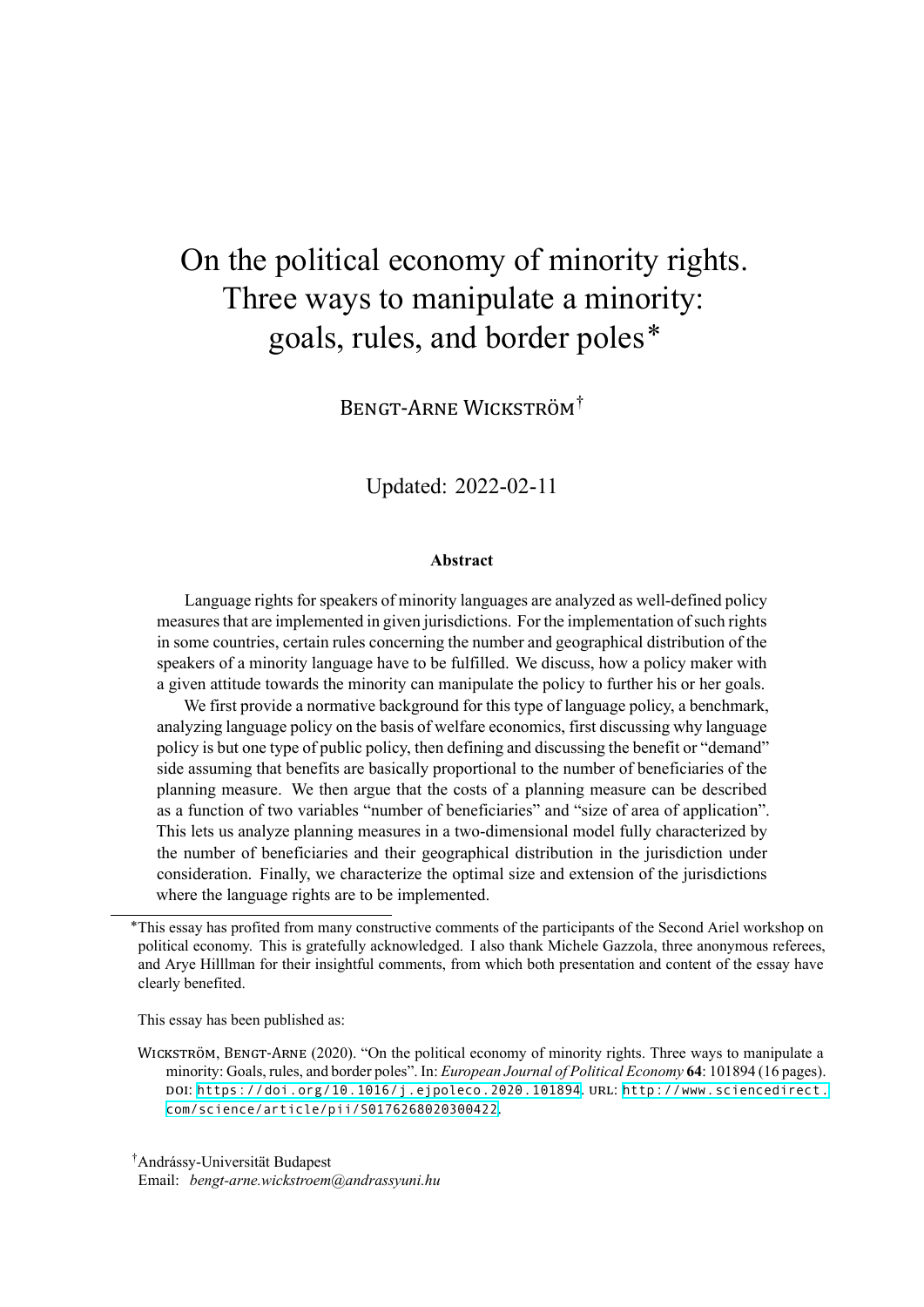It is then shown, how the policy maker can manipulate the goals of the policy, the implementation rules, as well as the borders of the jurisdictions in order to achieve her or his political goals when they differ from the cost-benefit optimum.

# **1 INTRODUCTION**

In order to sensibly discuss the effects of a politically motivated language policy, it is necessary to have a normative benchmark with which the policy outcomes can be compared. Our benchmark in this essay is (Pareto) efficiency. This can be modified into cost efficiency to take the policy maker's preferences for discrimination into account. Policy alternatives and actual policy observed will be compared to these benchmarks. We argue that the policy maker has several instruments at his or her disposal for manipulating, positively or negatively, the well-being of members of a minority. We will show that although a cost-efficient discriminatory policy is possible, taking the preferences for discrimination of the policy maker into account, the most common instruments as a rule do not lead to cost efficiency. We will argue that "efficient" discrimination might be politically unacceptable, whereas formally fair rules leading to inefficient indirect discrimination of comparable magnitude might be met with less political resistance.

We will first in this introduction discuss why language policy measures form a natural part of public policy. Then, we show how the efficiency benchmark relates to concepts of justice based on equal treatment, arguing that efficiency and equity in general are only possible with compensations payments from members of the majority to the those of a minority. This is hardly found in reality. Finally, we discuss how to make the benchmark operational with the help of simple cost-benefit analysis and how to incorporate efficient discrimination into this analysis.

#### **1.1 THE TRADE‐OFF BETWEEN JUSTICE AND EFFICIENCY**

One may ask why language policy is a matter of public policy, at all. There are at least three types of answer to this question: market failure and efficiency, government as a legal monopoly, as well as justice and distribution. Throughout the essay, we take it for given that the policy measures discussed are implemented for the majority language, The question is if they should be implemented also for the minority language.<sup>[1](#page-2-0)</sup>

First, market failure is relevant, since many language-policy measures provide goods that are non-rival in consumption, typically the provision of official documents or street signs in a certain language. These are pure "collective" or "public" goods, and the market does not provide these goods efficiently. On the other extreme, we have goods that are (almost) perfectly rival in consumption, but display high fixed costs. Elementary education would be an example[.2](#page-2-1) Here,

<span id="page-2-0"></span> $1$  In the first two reasons for public language policy discussed here, market failure and legal monopoly, the argument for public-sector provision is the same for the minority and the majority. The distribution argument is not. Here, the question is if the government should support the minority, in order to give it the same standard of living in the relevant areas, if the market does not do this. Elementary education might be such a good, see below. Also laws requiring information to be provided in a minority language on consumer-good packaging would fall into this category if the producers would not find such labeling profitable due the the market behavior of the minority. These latter cases are not relevant to this essay, since we will use efficiency as our benchmark; the distribution argument will hence play no rôle in our discussion beyond this introduction.

<span id="page-2-1"></span><sup>&</sup>lt;sup>2</sup> Even under the existence of public education in the majority language, adding a school system in an additional language causes additional fixed costs due to the provision of educational material and increased administration. Compare the calculations in DESGAGNÉ and VAILLANCOURT ([2016\)](#page-24-0).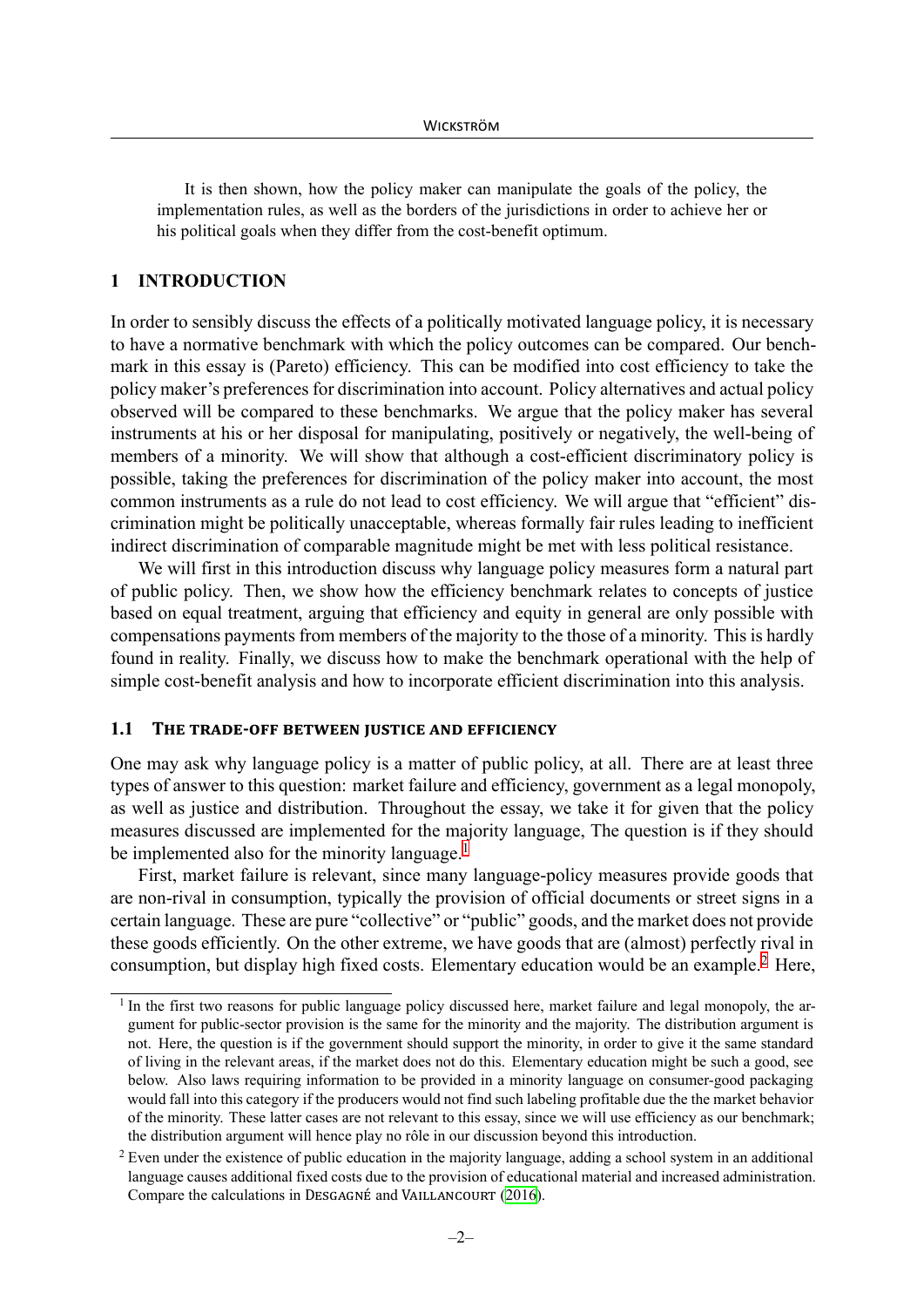we talk of a "natural monopoly", which is also an argument for government interference in the market. There are a number of intermediate cases between these two extreme ones that are all examples of cases where the market would fail. In general, if the costs of provision of a certain language-related good can be described by a concave function of the number of beneficiaries, the market fails to provide an efficient allocation.<sup>3</sup>

Second, there are a number of activities where the government enjoys a legal monopoly, such as national defense, taxation, judicial system etc. In many instances it follows that at least some information for the public about these activities is also a task of the government. Some such communications, like public announcements, are clearly non-rival in character and fit the first reason above. However, there is also information that is directed towards single individuals, like information about the taxes the individual should pay. Such communications cause costs that are more or less proportional to the number of letters (or mails) sent out. The cost structure is rival which would be an argument for a market organization of the provision of this type of information.[4](#page-3-1) However, due to the legal monopoly of the government, it is the authoritative source of certain information. Therefore, the language use in such communications is also an issue to be decided in the public sector.

Finally, government intervention can be justified on distributional grounds, if there is a goal of society that each citizen ideally should have the same access to public life using a language of his or her choice. As an example, consider elementary education. If it is left to the private sector, the fixed costs would have to be divided by the beneficiaries. A big majority would face relatively low *per capita* fixed costs, whereas for a small minority they could be rather high. Private schools in the minority language would be more expensive than in the majority language *per capita*. A government concerned with fairness or equal treatment of all citizens would then have to support schools in minority languages.

A condition for the (Pareto) efficient provision of any good, is that the relevant propensities to pay of the beneficiaries exceed or equal the relevant costs of provision.<sup>5</sup> This can be reformulated: the average propensity to pay of the beneficiaries should exceed or equal the *per capita* costs of provision for everyone.<sup>[6](#page-3-3)</sup> In the case of non-rival goods (or, more generally, if the cost function is concave in the number of beneficiaries), this condition is more likely to be

<span id="page-3-0"></span><sup>&</sup>lt;sup>3</sup> For a detailed discussion of the market-failure argument, see WICKSTRÖM, TEMPLIN, and GAZZOLA ([2018\)](#page-26-0) or WICKSTRÖM, GAZZOLA, and TEMPLIN ([2018](#page-26-1)).

<span id="page-3-1"></span><sup>&</sup>lt;sup>4</sup> In many cases, like providing information about tax regulations, private firms (in this case tax advisers) successfully compete with the government offices in providing good information – and in many languages.

<span id="page-3-2"></span><sup>&</sup>lt;sup>5</sup> Of course, if the goods resulting from the policy measures are complementary or substitutes, we would have to take this into account in finding the efficient allocation of language-policy measures, and the condition would only hold in a general equilibrium, which might not be unique. This, however, does not effect the points made in this essay and is therefore not taken into further explicit consideration.

<span id="page-3-3"></span> $6$  For a perfectly non-rival good we get the Samuelson condition that the sum of individual propensities to pay equal or exceed the costs of the provision of the good. Since we treat the policy measures as discreet goods, we have to talk about discreet propensities, not marginal ones. The issue of the "size" of the good is mainly a practical issue. A government can only operate with a limited number of measure. Theoretically we could divide the measures in several smaller ones and in this way approach continuous goods. For instance, street signs in the minority language could be introduces on major avenues (measure 1), on big streets (measure 2) on smaller streets (measure 3), etc. That way the measure "street signs" has become more differentiated and comes in three or more sizes. How specific measures should be is an optimization problem *per se*. The more differentiated they are, the closer are we to a welfare optimum, but the higher are the administrative costs of the implementation.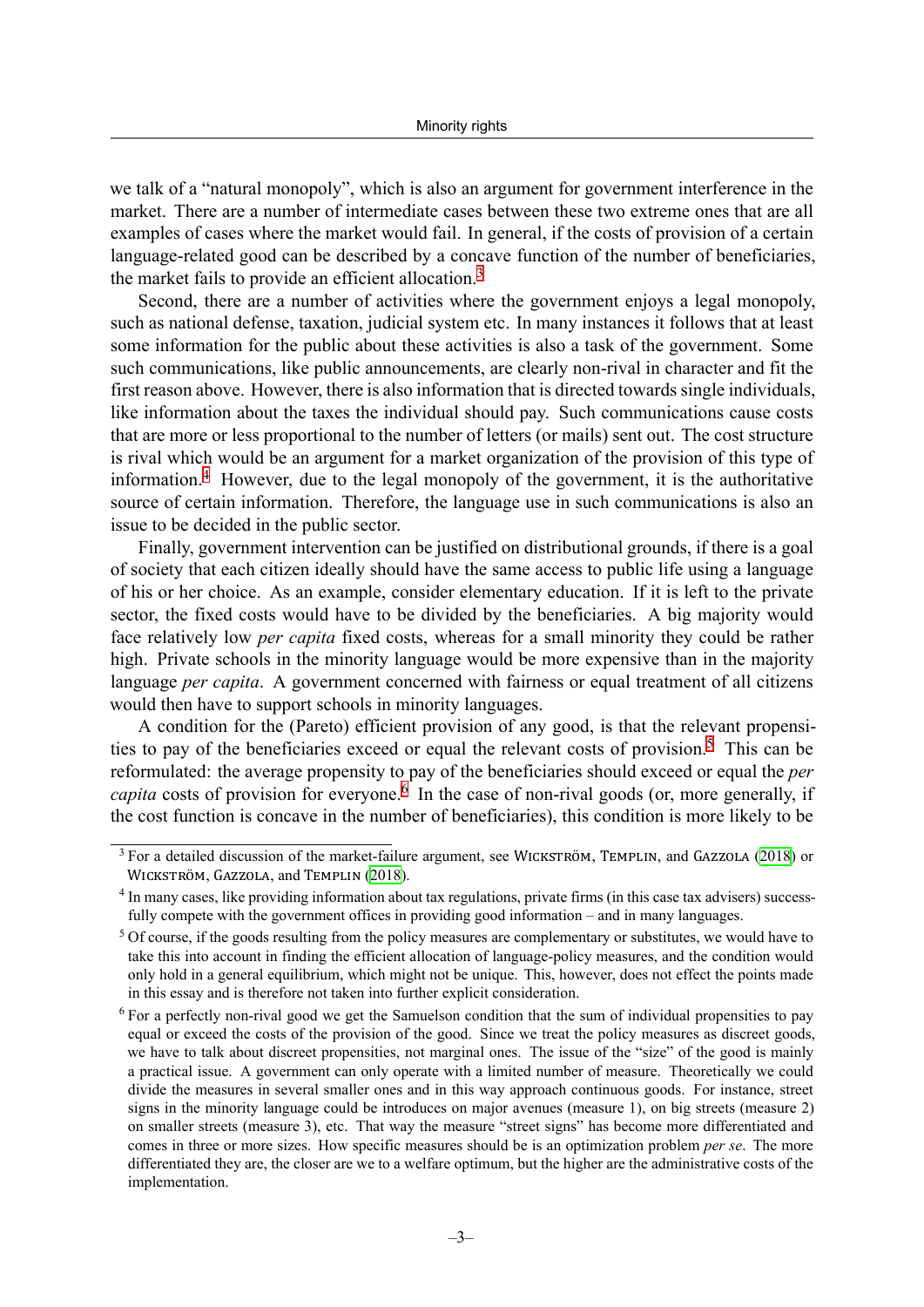met by a big group of beneficiaries than by a smaller one. In the case of a rival good without fixed costs in the provision, the condition is equally likely to be satisfied in small and large groups. Since most language-policy measures display a certain degree of non-rivalry or cause some fixed costs in the provision, many language-related goods can not be efficiently provided for small language groups. For which measures and for which groups this will be the case depends on the aggregate value the members of the language group attach to the measures, which in turn depends on the numeric strength of the group. If we define justice as equal treatment<sup>7</sup> in the sense that every individual in a society should face the same rights and possibilities to use his or her preferred language in any given situation that can be regulated by public policy,<sup>8</sup> then it is clear that an efficient language policy will cause disadvantages to smaller groups. This happens because many measures are not efficient if the number of beneficiaries is below a certain minimum level. A member of the majority would enjoy more measures than a member of the minority.<sup>[9](#page-4-2)</sup> This violates equal treatment with respect to language use.<sup>[10](#page-4-3)</sup> A (Pareto) efficient allocation of language rights will, hence, be unfair to the minority since the members of the majority will have more opportunities to use their language than members of the minority. The remedy would be to compensate the members of the minority for their disadvantage. If the compensations are big enough, this could lead to a situation that is both efficient and equitable. This is, however, rarely observed in reality. Our general benchmark is then (Pareto) efficiency without any compensation to members of the minority for unequal treatment caused by the smaller size of the minority in comparison to the majority.

The policy maker representing society might want to give some weight to equity or might want to discriminate against the minority, however. Even if he or she could estimate the average propensity to pay for a policy measure perfectly, the policy maker can decide to operate with a higher value (favoring the minority) or a lower value (discriminating against the minority). Substituting the preferences of the policy maker for the aggregated propensities to pay of the beneficiaries, we can define efficiency conditional on these preferences. We will then talk about *cost efficiency*. That is, a cost-efficient policy measure is an efficient measure for a given set of preferences of the policy maker, which does not necessarily reflect the preferences of the beneficiaries of the measure.

<span id="page-4-0"></span><sup>&</sup>lt;sup>7</sup> We note that equality is not a relevant concept, since in a situation with only one official language, we have formal equality. Everyone has the right to use this one language. This, of course, does not capture our concern that everyone be allowed to use the language of his or her choice. Our formulation catches the idea behind freedom from envy and fairness in the sense of FOLEY [\(1967](#page-24-1)) and VARIAN [\(1974\)](#page-26-2).

<span id="page-4-1"></span><sup>8</sup> For further discussions, see also WICKSTRÖM ([2007](#page-26-3)), WICKSTRÖM ([2010\)](#page-26-4), and WICKSTRÖM ([2015\)](#page-26-5).

<span id="page-4-2"></span> $9$  The situation is equivalent to the provision of any (discrete) collective goods. Assume that 80% of the population want good  $A$  and 20% good  $B$ , and that the cost of provision is the same. If the Samuelson condition will be satisfied for good A but not for good B, the only Pareto-efficient allocation is the provision of good A, but not of good  $B$ . From an equity point of view, this is unfair to those wanting good  $B$ . This unfairness could be reduced or eliminated through transfer payments from those preferring good  $\vec{A}$  to those wanting, but not receiving good . That is, a second-best policy under the restriction of no compensations is unfair; a first-best policy with compensations can be both efficient and fair. That the provision of good  $A$  is efficient remains unaffected by the possible compensations, however (unless some very strong income effects were to occur, which we neglect).

<span id="page-4-3"></span> $10$  That perfectly equal treatment is impossible in the reality of modern societies should be obvious to anyone; just imagine having street signs in a city like Brussels in all preferred languages of Brussels's residents. The budget of the city would be exhausted and there would be nothing left for other desired public measures like street cleaning or the provision of hospital beds (ignoring the effects on the facades of the beautiful buildings). The opportunity costs, which also originate in the preferences of the residents, would be enormous.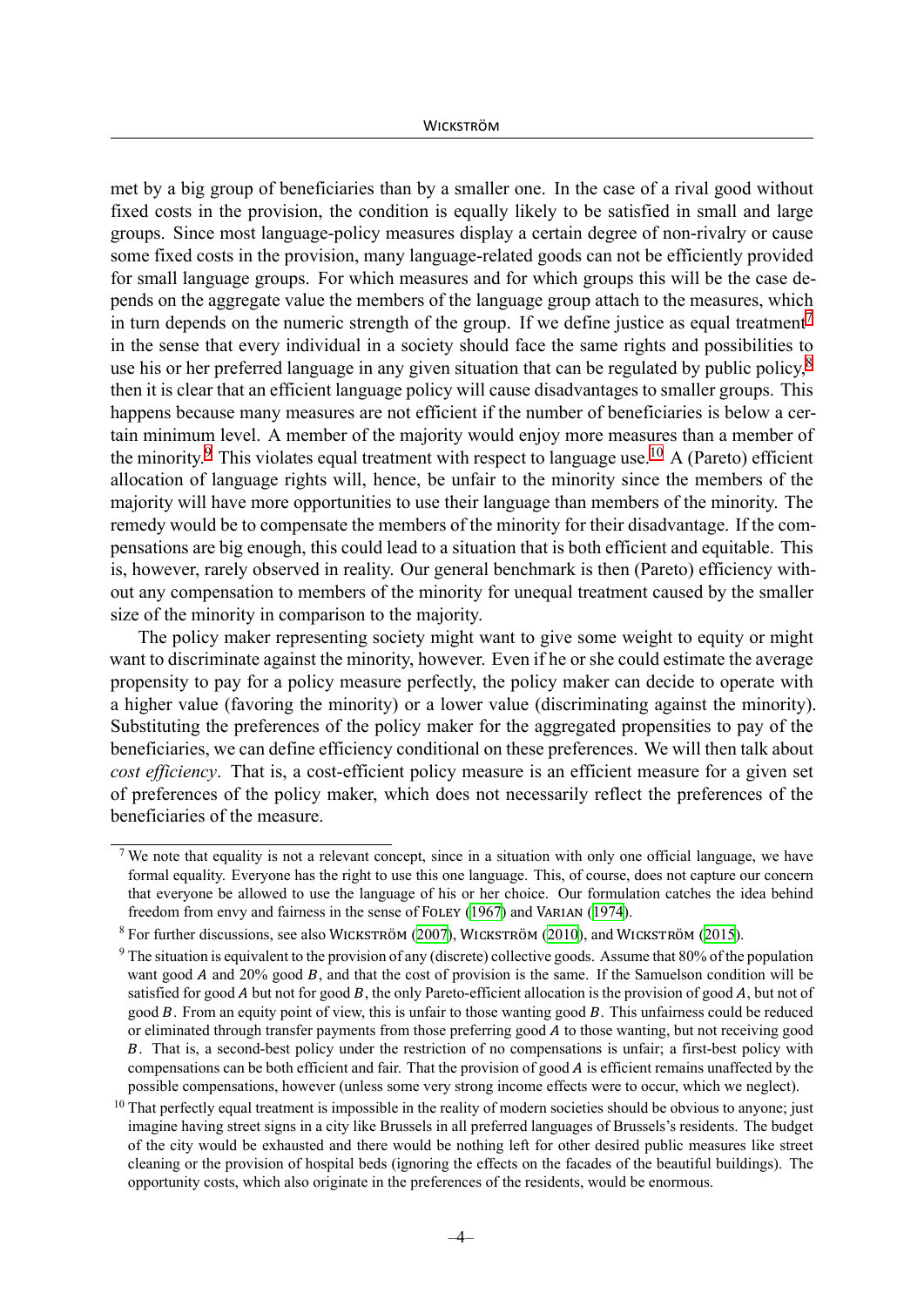In conclusion, fairness is not treated explicitly in this essay. The benchmark against which we evaluate actual policy is (Pareto) efficiency. Distributional considerations can only enter implicitly through the policy maker's choice of  $\beta$ , in which case we talk about cost efficiency. The distributional preferences of the policy maker can be both in favor of the minority and against it. A central argument is that policy rules adopted in reality generally lead to results that differ from efficiency, be it with or without distributional considerations. Further, the policy often results in allocations that are unfair in a different sense: different members of the same minority are treated differently without any plausible ground.

For the sake of completeness it should be noted that there are other approaches to linguistic justice than this "demand" (or preference) approach based on traditional welfare economics. A "need"-based approach is the use of "linguistic disenfranchisement", the fraction of the population that is unable to communicate with the government in the official language(s), in many publications by Ginsburgh and coauthors, see for instance GINSBURGH, ORTUÑO‐ORTÍN, and WEBER ([2005\)](#page-24-2) or GINSBURGH and WEBER ([2005\)](#page-25-0); a similar approach is also found in GAZZOLA ([2016\)](#page-24-3). These studies regard language just as a means of communication, thereby neglecting language as an important part of the human identity. We, on the other hand, look at the right to use a language of your choice as a good over the consumption of which the individual has preferences just like over the consumption of any other good.

#### **1.2 OPERATIONALIZATION**

The obvious tool to use in order to make the benchmark operational is cost-benefit analysis. In the literature on language planning and policy, the benefitside, or the "demand" for public policy, is well developed.<sup>[11](#page-5-0)</sup> The costs of language policy, on the other hand, are often neglected.<sup>12</sup> We will in this essay assume the demand to be quantified by the political process to which both the majority and the minority population contributes.[13](#page-5-2) The essay investigates how a policy maker aware of the different cost structures of policy measures and with different preferences (*per capita* values attributed to the measure) based on the political process will act. The outcomes are compared to the benchmark. The focus is on the practical implementation that the policy maker finds expedient for the policy measures.

The policy can be both favorable and unfavorable to the minority. With one exception we will discuss cases where the minority language is always in the second place behind a dominant state language independent of the local situation. The exception is Finland where the minority and majority languages are treated symmetrically. We will concentrate on three instruments of the policy maker:

1. The purpose of the policy (the "goals") is to improve the situation of members of the a minority compared to the absence of the policy. This is made operational through the definition of the *per capita* benefits of the policy and should ideally reflect the propensities

<span id="page-5-0"></span> $11$  See, for instance, GAZZOLA ([2014\)](#page-24-4), GAZZOLA and GRIN ([2017](#page-24-5)), or GRIN [\(2003](#page-25-1)), and the references in those contributions.

<span id="page-5-1"></span><sup>&</sup>lt;sup>12</sup> For a notable exception, see the work of François Vaillancourt and coauthors, for instance, VAILLANCOURT [\(1997](#page-26-6)), DESGAGNÉ and VAILLANCOURT [\(2016](#page-24-0)), or VAILLANCOURT ([2018\)](#page-26-7).

<span id="page-5-2"></span><sup>&</sup>lt;sup>13</sup> The mechanisms determining the policy demand defined in this way are taken as given in this essay. Of course, there are many interesting issues here; see, for instance, CORNEO and NEHER [\(2015](#page-24-6)) or BISIN and VERDIER [\(2017](#page-23-0)).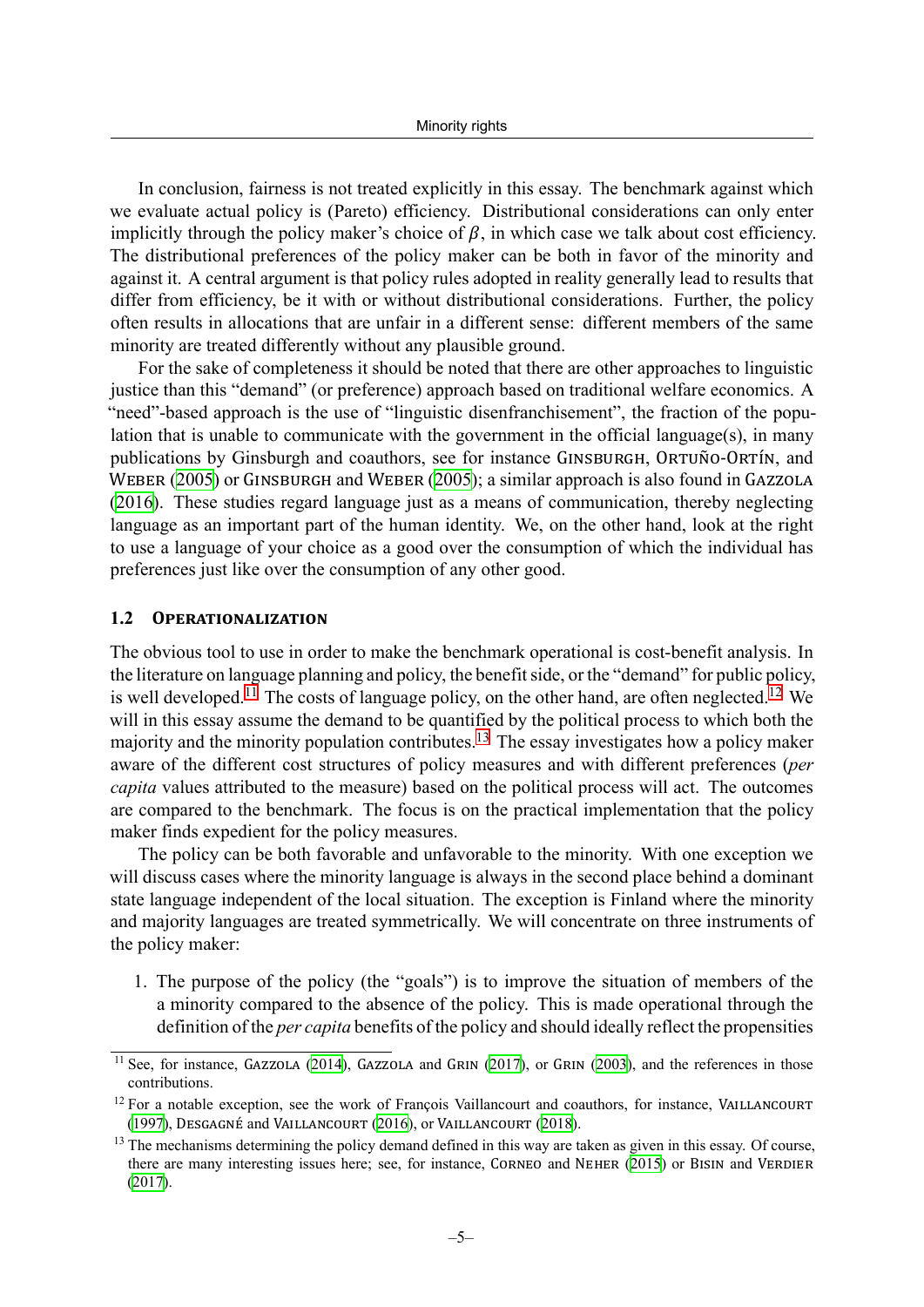to pay of the affected individuals. However, as a rule these benefits are determined by the political process. This can lead to "too small" or "too large" values of the *per capita* benefits fixed by the policy maker, in turn making the minority better or worse off[.14](#page-6-0) The policy will be cost efficient, though.

- 2. The choice of implementation criteria (the "rules") for instance a requirement that the size of the minority or its fraction of the total population exceed certain critical values for policies to be implemented – as used by the policy maker necessarily leads to an approximate fulfillment of the benchmark case due to practical expediency even if the *per capita* benefits are optimally chosen. The consequence of the choice of rule can be good or bad in the eyes of a member of the minority, though. Further, the rules defining if a measure is to be implemented or not can consciously be chosen by the policy maker to be in favor of minority rights or not.
- 3. The structure of the jurisdictions (the "border poles") within which the policy is implemented – given the implementation criteria – can be chosen so that it gives more or less rights to a minority, marginalizing or strengthening it.

We will show, how the three instruments – the goals, the rules, and the border poles – can be used by a policy maker to discriminate against – or in favor of – the members of a minority. Discrimination here means conducting a policy whose results are far removed from our ideal benchmark case. We illustrate the discussion with real examples from different European countries. We show, how the policies used in the cases considered lead to inefficient discrimination of (some members of) minorities. Of course, we cannot read the minds of the policy makers and, hence, do not know their intentions. The treatment of minorities is not the only concern of modern states and the policies might be motivated by other, totally different, concerns, and the discrimination of individuals belonging to a minority is simply "collateral damage".

We will argue that the political determination of "too low" or "too high" individual benefits is overtly discriminating, but cost efficient, whereas the various rules and the structure of jurisdictions are formally non-discriminating, but inefficient and *de facto* discriminating. In a formal constitutional-political environment it is, hence, to expect that the latter two types of policies will be politically easier to motivate that the manipulation of politically determined benefits.

In the next section [2](#page-7-0) we present an approach to language planning based on simple costbenefit considerations and operationalize the benchmark case. In section [3](#page-10-0) the three instruments considered are discussed. First, in subsection [3.1,](#page-10-1) the consequences of the determination of the *per capita* benefits are analyzed; then, in subsection [3.2](#page-11-0), a sensible rule emerging from the benchmark case is compared to the "percentage" rule and to the "Finnish" rule. Finally, in subsection [3.3,](#page-17-0) it is shown how the policy maker can influence the rights of a minority through the drawing of jurisdictional borders or through migration policies. Section [4](#page-23-1) concludes the essay.

<span id="page-6-0"></span> $14$  In addition to the practical difficulties in measuring the propensities to pay – or the contingent evaluation – (see GINSBURGH, 2017) the concept is not well-defined. The Scitovsky paradox (see SCITOVSZKY, 1941) or other path dependencies are more than likely to occur in minority policies, since many policy measures are either complements or substitutes. With our definition of how benefits are quantified – through political decisions – this is of no consequence, though.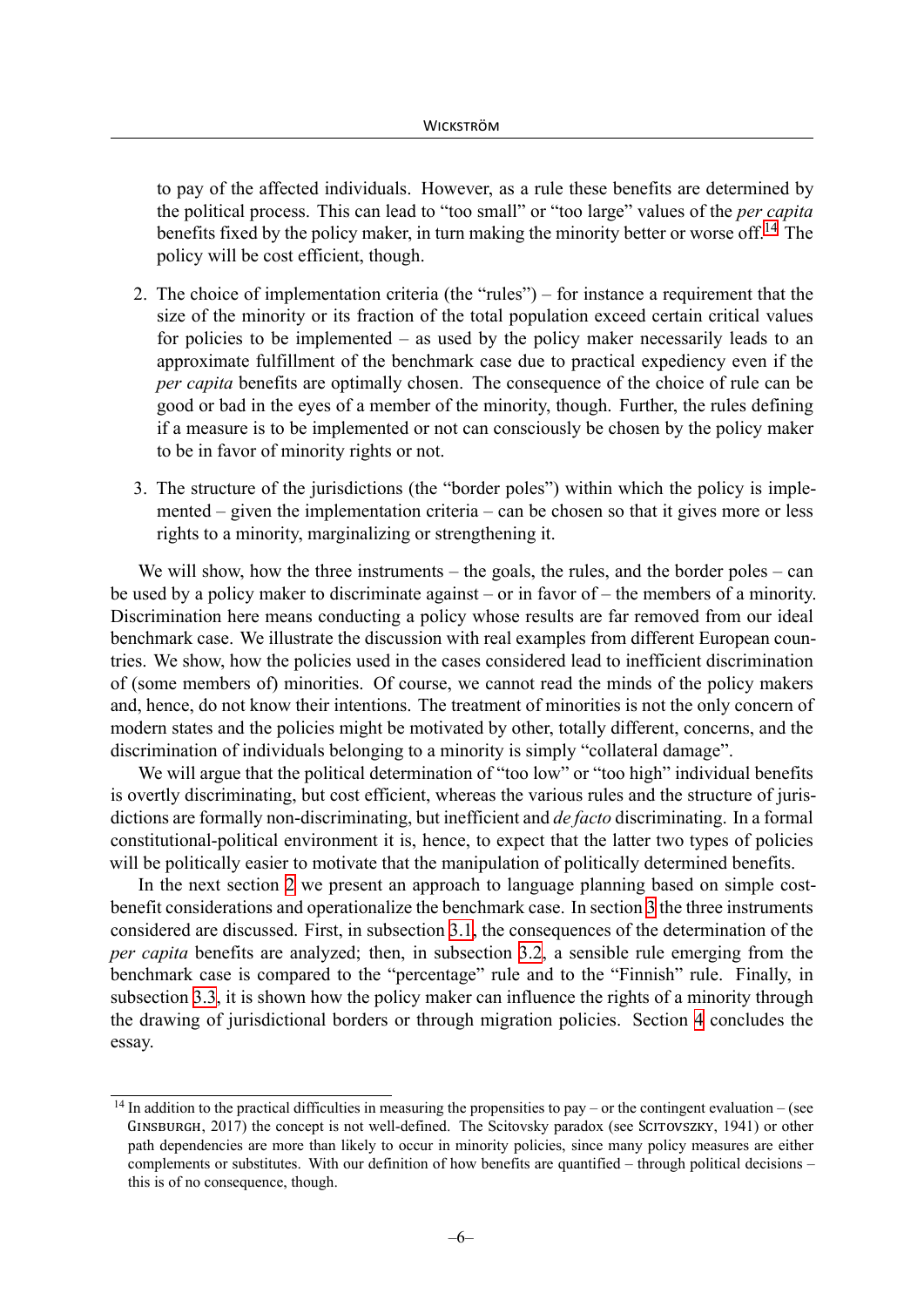#### <span id="page-7-0"></span>**2 AN ECONOMICS APPROACH TO LANGUAGE PLANNING**

Efficiency is a key concept in economics. In any economic analysis, allocative efficiency plays a central rôle as a guide to choosing between possible alternatives. In this essay, as noted above, we will concentrate on this allocation, or efficiency, aspect, applying a cost-benefit approach to language policy.[15](#page-7-1) The "benefits", however, are given by the political process and do not necessarily reflect the "well-being" of the members of the minority (however defined).

#### **2.1 NOTATION AND TERMINOLOGY**

We define a *language-planning measure* as the smallest unit of language policy.<sup>[16](#page-7-2)</sup> The cost of implementing the measure is  $c$ , and the number of its potential beneficiaries is  $n$ . The spatial size (area) of the jurisdiction of implementation is denoted by . A *language policy*, of course, consists of several individual measures that can be bunched together into several *categories*. That is, there are three levels to the language policy. On the lowest level is the policy measure, on the next level are the categories each consisting of similar measures in some sense, and on the top level is the language policy consisting of several categories. In the laws of different countries, one can find terms like "official language", "national language", "working language", and others. Each such definition can be seen as a category, a set consisting of several planning measures. The problem of finding an optimal set of categories and defining the measures that belong to each category is both interesting and complex.<sup>17</sup> For our purposes, however, we can neglect this aspect and concentrate on the properties of one single measure.

The *per capita* benefit (expressed in monetary terms) of the measure is given by  $\beta$ . This is usually identified as the "propensity" (or "willingness") to pay. The net benefit to society of introducing the measure in the jurisdiction under consideration is then the difference between gross benefits and the costs of providing the measure:

$$
u := \beta n - c \tag{2.1}
$$

The net benefit  $u$  is the basis for evaluating the planning measure. This makes comparisons of different measures and the setting of priorities possible. This is our benchmark.

# **2.2 COSTS**

We first focus on the structure of costs. For each planning measure we require that the resulting goods be available to each beneficiary in the same way and then describe the costs as a function of the number of beneficiaries  $n$  and the area of application of the measure  $a$ . A perfectly nonrival good (for instance the use of the minority language in public decrees or on street signs)

<span id="page-7-1"></span><sup>15</sup> See also WICKSTRÖM ([2016\)](#page-26-8).

<span id="page-7-2"></span><sup>&</sup>lt;sup>16</sup> Some examples of such measures are the use of a minority language in official documents, like in passports, on money bills, and in laws and decrees, the provision of bilingual street signs, the introduction of a right to receive public services in a minority language, the provision of education in a minority language, etc. We will only consider measures of this kind, where all measures considered are introduced for the majority language and the policy maker will have to decide on their introduction also for the minority language. There are a number of measures with the two languages in direct competition, for instance the number of performances in each language in the one and only National Theater or the number of hours allocated to each language in the one and only national broadcasting service. Such measure are not treated in this essay.

<span id="page-7-3"></span> $17$  For a discussion of the aggregation problem, see WICKSTRÖM [\(2017](#page-26-9)).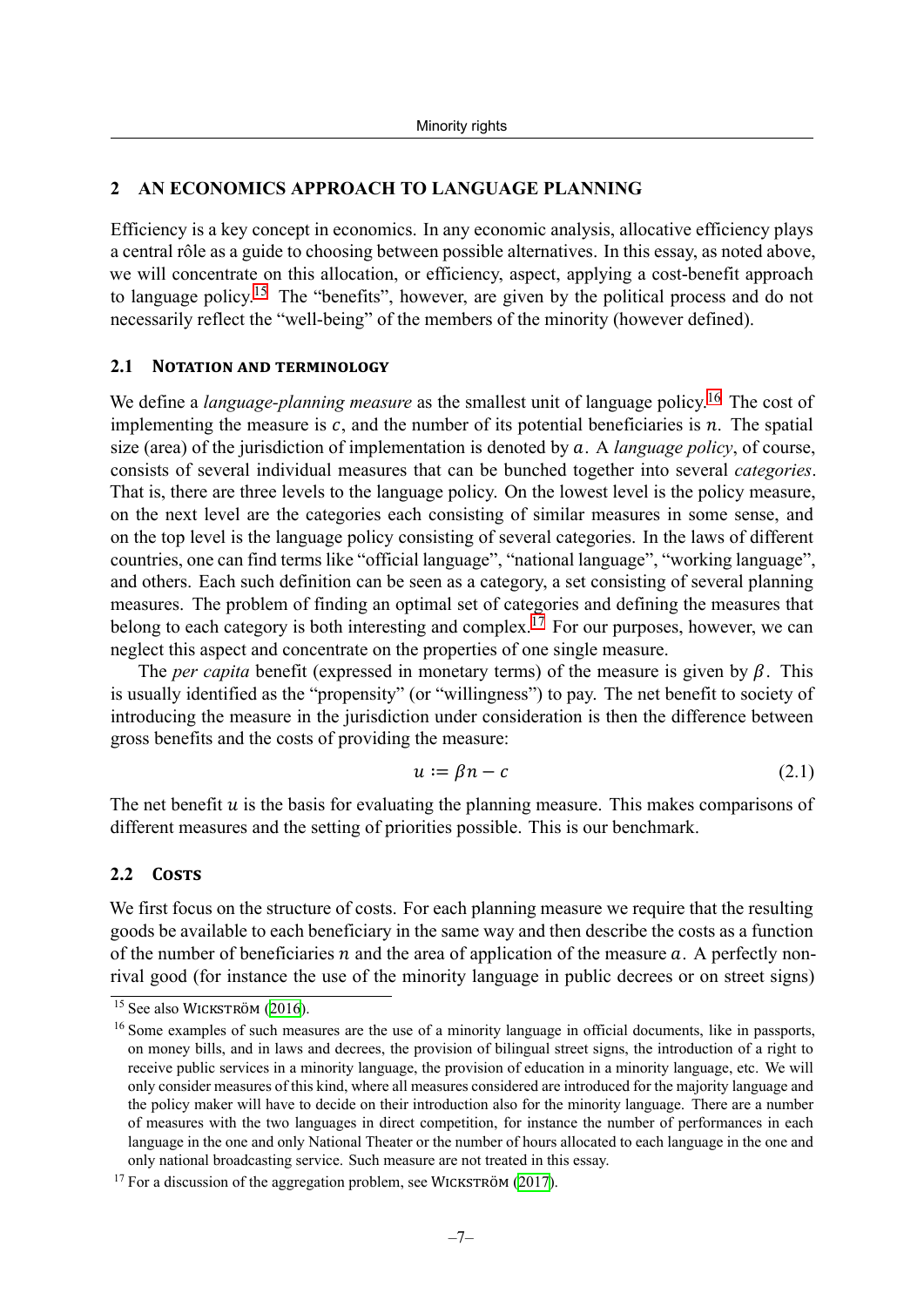will then only cause fixed costs and a perfectly rival good will give rise to a proportional (or affine, if there are fixed costs) cost structure. Health services or public education in a minority language, although not perfectly rival, are practical examples of goods that display a fairly high degree of rivalry. These goods as well as any other good displaying less then perfect non-rivalry (some positive economies of scale in consumption) will lead to a concave cost structure in the  $n$ -dimension.<sup>18</sup>

Also in the spatial dimension there can be different economies of scale. For a perfectly non-spatial good (for example the use of the minority language in public decrees or information provided in the internet or from a call center) the size of the jurisdiction doesn't matter for the costs. A perfectly spatial good (for instance, street signs in a minority language or home health services in a minority language), on the other hand, will give rise to a more or less proportional (or affine) cost structure. Again, these goods as well as goods displaying some, but less then perfect spatality (some positive economies of scale in space) will lead to a concave cost structure in the  $a$ -dimension.

In general the intermediate cases with various degrees of economies of scale in the number of beneficiaries (*n*) and the size of the territory (*a*) (which includes the cases with fixed costs) seem to be most likely. We write the costs of a certain policy measure providing language rights of a certain quality to all beneficiaries as a (sufficiently differentiable) concave function  $c(n, a) \ge 0$ , defined for  $n \ge 0$  and  $a \ge 0$  and non-decreasing in n and a. Of course, concavity implies that  $c(n, a)/n$  and  $c(n, a)/a$  is non-increasing in n and a, respectively.

Let  $\beta$  be the *per capita* benefit of the planning measure. Then the planning measure has a non-negative benefit-cost difference if  $\beta n - c(n, a) \ge 0$ . It is convenient to make a change in variable, defining  $\delta := n/a$ , the geographical density of the minority population. The condition for the measure to be efficient now becomes:

<span id="page-8-1"></span>
$$
\beta n \ge c \left( n, \frac{n}{\delta} \right) \tag{2.2}
$$

#### **2.2.1 The efficiency frontier**

Expression [2.2](#page-8-1) allows us to move the analysis to a very simple diagram in the  $(n - \delta)$ -space. Each point in the diagram describes a possible jurisdiction characterized by a minority population of size *n* with geographical density of size  $\delta$ . Expression [2.2](#page-8-1) defines two areas of the diagram separated by a curve, the efficiency frontier, such that for jurisdictions whose characteristics are given by parameter values above and to the right of the efficiency frontier the measure is efficient and, correspondingly, for values of  $n$  and  $\delta$  below and to the left it is not efficient. Due to the concavity of the cost function, the efficiency frontier can be easily characterized:

<span id="page-8-2"></span>PROPOSITION 1 The efficiency frontier of a planning measure is either a constant value of  $n$  or of  $\delta$  or it displays a trade-off between the number of beneficiaries of the planning measure *n* and their spatial density  $\delta$  in the jurisdictions under consideration.

A proof is provided in the appendix.

<span id="page-8-0"></span> $18$  For a more detailed discussion of the various types of goods resulting from language planning the reader is referred to WICKSTRÖM, TEMPLIN, and GAZZOLA ([2018\)](#page-26-0).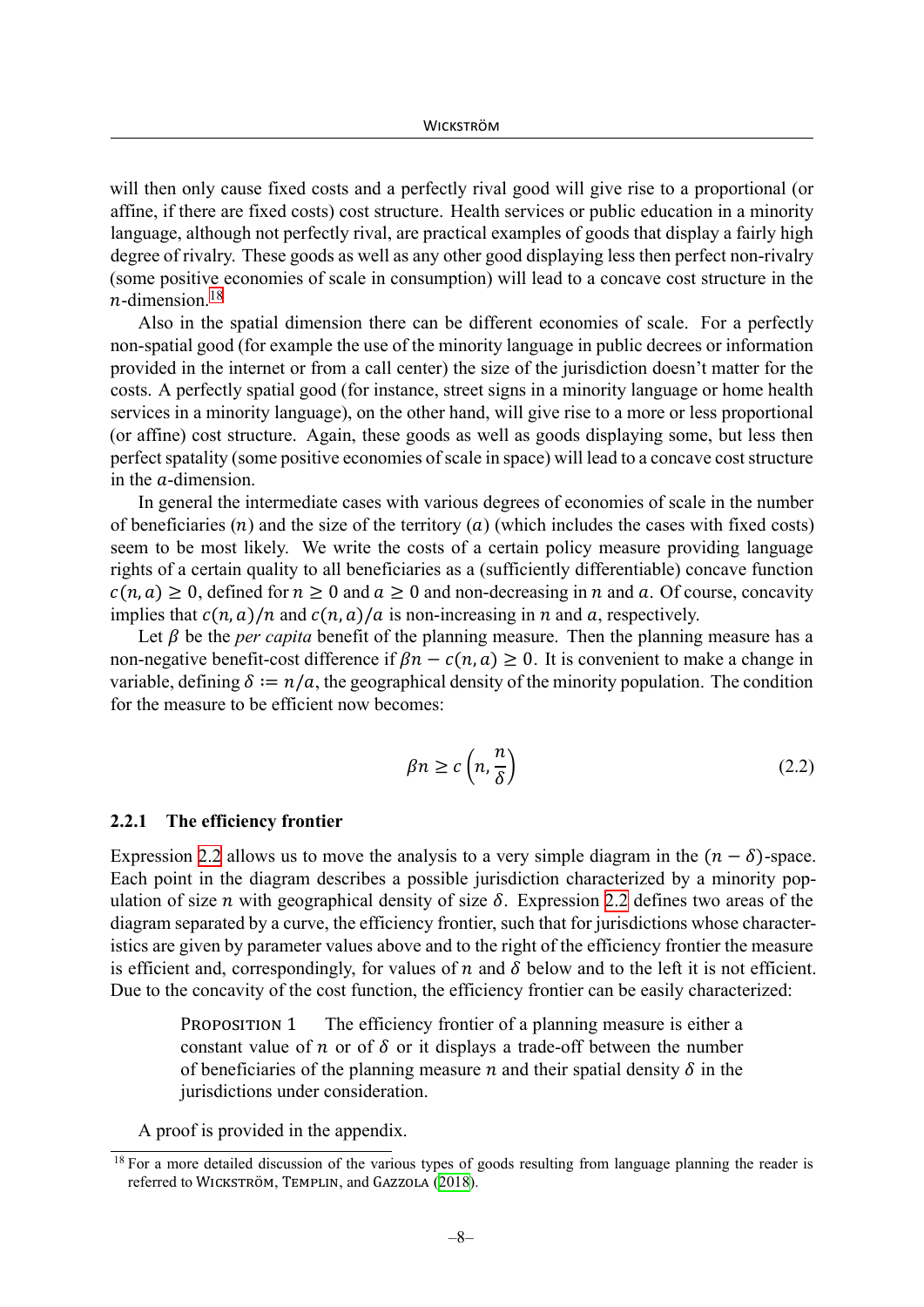<span id="page-9-0"></span>

(a) *Zero fix costs* (b) *Positive fix costs*

FIGURE 2.1 Efficiency frontiers, determining the characteristics of jurisdictions where the planning measures is efficient and inefficient

In figures [2.1a](#page-9-0) and [2.1b](#page-9-0) an example of the efficiency frontier is shown for a certain policy measure with and without fixed costs. In order to draw the diagrams, the cost function has been normalized with respect to  $\beta$  and specified as:

$$
\frac{c\left(n,\frac{n}{\delta}\right)}{\beta} = \kappa \left[ \left(1-\rho+n\right)^{\rho} - \left(1-\rho\right)^{\rho} \right] + \lambda \left[ \left(1-\sigma+\frac{n}{\delta}\right)^{\sigma} - \left(1-\sigma\right)^{\sigma} \right] - \mu \tag{2.3}
$$

This cost function seems to be the analytically simplest one that is additively separable in concave functions of *n* and *a*. The parameters  $\rho$  and  $\sigma$  are closely related to the concavity of the dependency of the costs on *n* and *a*. For a non-rival good  $\rho = 0$  and for a rival one  $\rho = 1$ ; similarly for a spatial good  $\sigma = 1$  and for a non-spatial one  $\sigma = 0$ . The parameter  $\mu$  captures the fixed costs and  $\kappa$  and  $\lambda$  the (relative) importance for the costs as function of the variables n and  $a$ ;  $\kappa$  is the marginal cost of an additional member of the minority if the planning measure provides a perfectly rival good, and  $\lambda$  is the marginal cost of an increase in the area of the jurisdiction in the case of a perfectly spatial good. In jurisdictions characterized by values of the total size *n* and geographical density  $\delta$  of the minority population northeast of the efficiency frontier the planning measure is efficient, and in jurisdictions with  $n$  and  $\delta$  to the southwest the measure is inefficient.

In the diagrams, the lower bounds on the variables  $n$  and  $\delta$  are indicated by the asymptotic values  $n^{**}$  and  $\delta^{**}$  of the variables n and  $\delta$ . If n or  $\delta$  lay below one of these values, of course, the planning measure cannot be efficient. Unless the fixed costs are zero, the lower bound of  $n$ is always positive. There is always a positive number of beneficiaries that has to be present in order for the language planning to be efficient. At least the fixed costs have to be covered.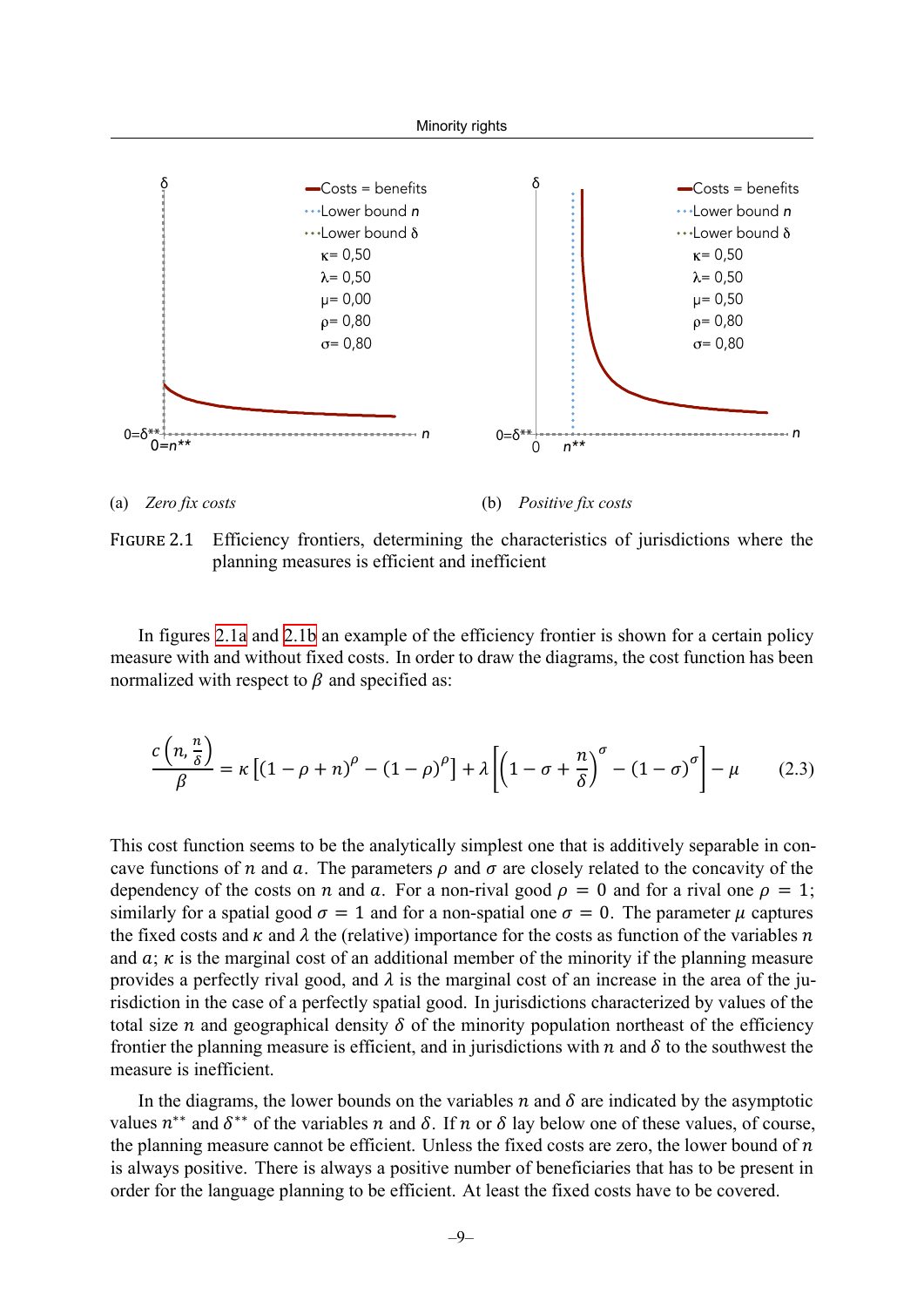<span id="page-10-2"></span>

FIGURE 3.1 Planner reducing  $\beta$  by 50%

# <span id="page-10-0"></span>**3 INSTRUMENTS OF THE PLANNER**

We will discuss three instruments of the planner: the setting of the goals through the quantification of the *per capita* politically determined benefits of the minority, the choice of the decision rule for the implementation of the planning measures, and the choice of the population structure in the jurisdictions under consideration, which can be achieved by migration or changes in the borders.

# <span id="page-10-1"></span>**3.1 CHOICE OF GOALS**

As noted above, the costs are as a rule objectively measurable, whereas benefits are not. The planner can set the benefits virtually at will, specifying them as national goals. Motivations for not trying to reflect the preferences of the minority members (their propensities to pay) can be of many different kinds. It can be outright discrimination against a minority, it can be "nation building" favoring one ethnic group at the costs of another, it can be justified by reversing old privileges of members of the minority if they were the old rulers, etc.

The resulting efficiency frontiers will be further away from the origin if the politically determined *per capita* benefits are lowered. This is illustrated in figure [3.1.](#page-10-2) In the figure, the policy maker sets the benefits of the measure to half of the benchmark case moving the efficiency frontier in the northeast direction, thereby making the policy measure that would be sensible in the benchmark case for both community  $A$  and community  $B$ , not to fulfill the criterion for implementation in community  $A$ . Note that we can still talk about a cost-efficient policy, given the preferences as they are reflected in the *per capita* benefits used. The "politically acceptable" argument for this type of discrimination is, as mentioned above, an effort at nation building or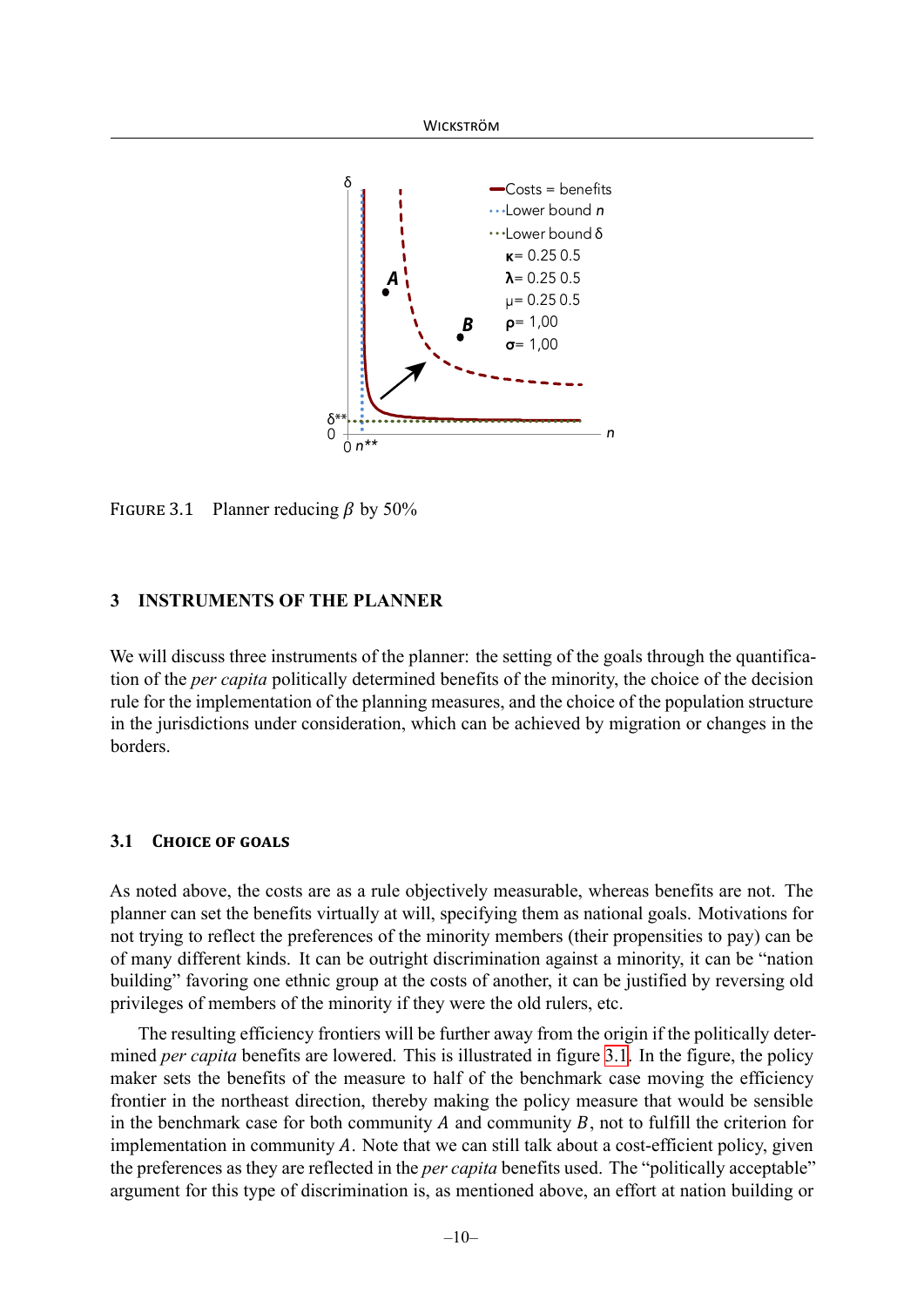<span id="page-11-5"></span>

FIGURE 3.2 Types of error by two-parameter language planning

the like.<sup>[19](#page-11-1)</sup>

Although it is cost efficient, it is also overtly discriminating in that it does not attempt to respect the intensities of the preferences of the minority population. Hence it is readily opening itself up to criticism from external sources. In most cases it is, hence, not politically expedient and a policy maker who wants to convey an impression of being non-discriminatory would probably like to avoid it, looking for formally non-discriminatory ways of discrimination.

# <span id="page-11-0"></span>**3.2 DECISION RULES**

Even if for every planning measure one could find the efficiency frontier and determine whether the minority-population density and the number of beneficiaries lay above or below the efficiency frontier in the jurisdictions under consideration, in most cases it is convenient to have rules-of-thumb for introducing planning measures. Our analysis above clearly implies that such rules could build on a combination of critical values of both variables,  $n$  and  $\delta$ . The simplest rule would be that both the number of beneficiaries and the minority-population density reach some indicated values in the jurisdictions under consideration.<sup>20</sup> If the frontier shows a trade-off between  $n$  and  $\delta$ , a combination of critical values can lead to inefficient results. If a planning measure that is efficient in a certain jurisdiction is rejected, we talk of an *exclusion error*, [21](#page-11-3) and if an inefficient measure is accepted, of an *inclusion error*. [22](#page-11-4) See figure [3.2](#page-11-5). In figure [3.2](#page-11-5), the

<span id="page-11-1"></span><sup>&</sup>lt;sup>19</sup> Compare the treatment of the Russian minorities in the Baltic states. After the fall of the Soviet Union, nation building activities of various intensities began in the newly created independent nations. In the Baltic states – with strong Russian-speaking minorities – these activities were especially intensive. As a consequence the rights of the Russian speakers with respect to the use of their language were curtailed. See, for instance, GALBREATH  $(2005)$  $(2005)$ .

<span id="page-11-2"></span><sup>&</sup>lt;sup>20</sup> In some cases, the efficiency frontier will be vertical and in some cases horizontal. A correct critical value of  $n$ or  $\delta$ , respectively, will in these cases give an exact criterion for efficiency of a given measure.

<span id="page-11-3"></span> $21$  This is traditionally referred to as an error of type I.

<span id="page-11-4"></span> $22$  This is traditionally referred to as an error of type II.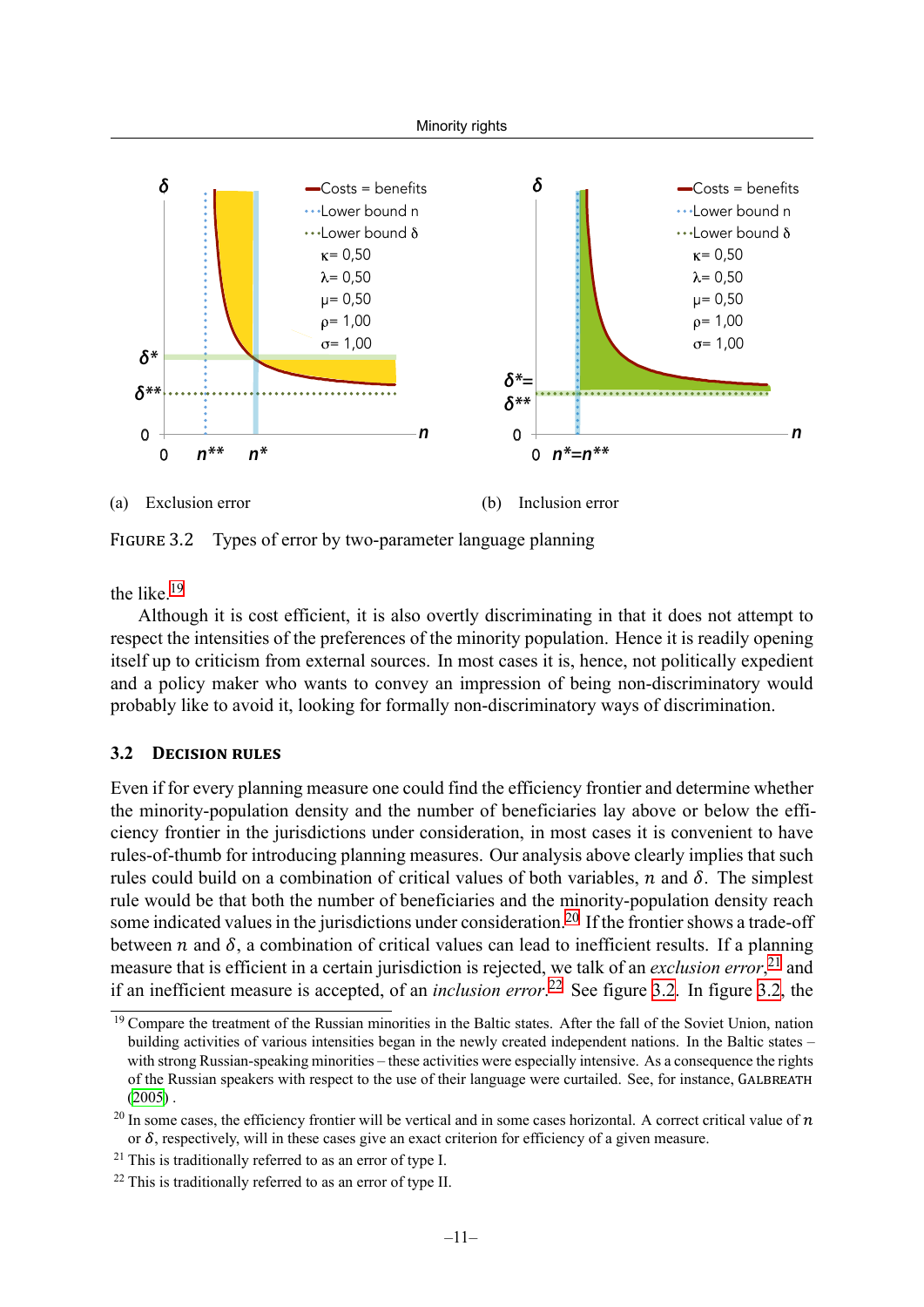<span id="page-12-0"></span>

FIGURE 3.3 Minimal errors by two-parameter language planning

rule is that  $n^*$  and  $\delta^*$  are the minimal values of n and  $\delta$  that have to be reached in a jurisdiction for the measure to be implemented. In figure [3.2a,](#page-11-5) jurisdictions characterized by parameters in the shaded area are jurisdictions in which the measure would be efficient but not implemented – an exclusion error. Similarly, in figure [3.2b,](#page-11-5) jurisdictions characterized by parameters in the shaded area in this figure are jurisdictions in which the measure would be inefficient but implemented – an inclusion error.

However, a two-parameter rule fixing a minimum of  $n$  and a minimum of  $\delta$  that jointly form a lower limit for the values of  $n$  and  $\delta$  in the jurisdiction considered is probably the best compromise between the optimal benchmark in the form of the exact efficiency frontier and administrative ease of implementation. If the policy parameters,  $n^*$  and  $\delta^*$ , are set too high, we risk an exclusion error, the policy being exceedingly restrictive; see figure [3.2a.](#page-11-5) On the other hand, if the policy is very accommodating with low values of the parameters, we can end up with an inclusion error, see figure [3.2b](#page-11-5). If the errors occur in reality depends, of course, on whether the values of the parameters  $n$  and  $\delta$  characterizing the jurisdictions are in the error zones.

A second-best rule could then be trying to minimize the sum of the potential errors of the two types, see figure [3.3.](#page-12-0) Again, here the shaded area below and to the left of the efficiency frontier represents inclusion errors and the shaded area above and to the right of the curve exclusion errors. A policy maker wanting to support the minority might give less weight to the inclusion error in this sum, and a policy maker wanting to disadvantage members of the minority would give more weight to the inclusion error than to the exclusion error. In this way, distributional arguments can be made operational in the cost-benefit analysis.

#### **3.2.1 Minority rights in international law**

On the general level, international conventions, like United Nations' declaration of minority rights (UNITED NATIONS, 1992), provide no specific rules or regulations. General expressions, like "(traditional) area of habitation" or "substantial number" of the speakers of a minority language, are used. Of course, one could interpret this as density and numerical strength of the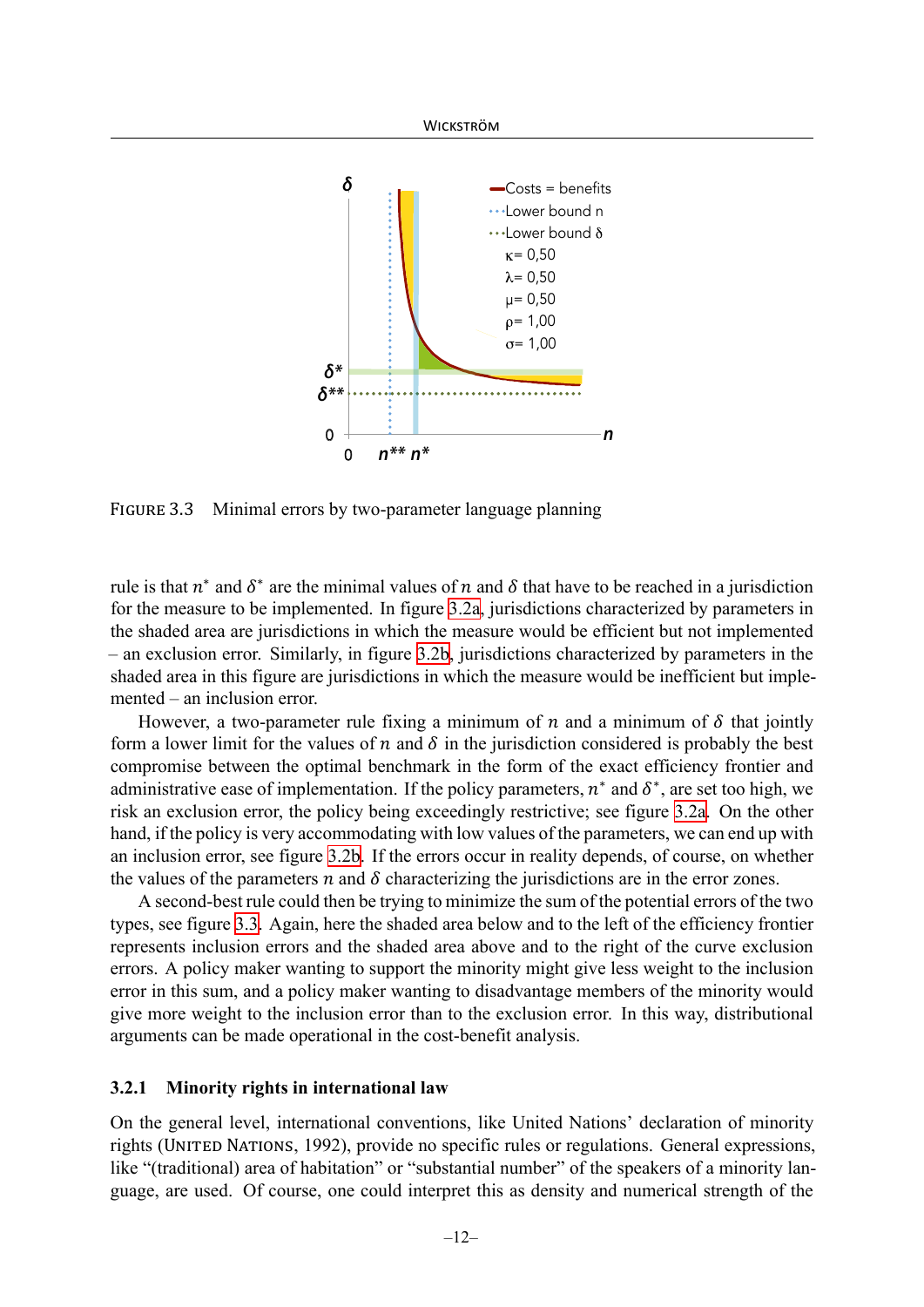minority population in our sense, but this would stretch the matter a bit too far. Also, the motivation for providing language rights varies. In some cases "need" is the expression used, in other cases "demand". Need here signifies that an individual only has the right to use his or her mother tongue in case he or she doesn't sufficiently master the majority language; demand is related to the preferences of the individual irrespective of language skills. Applying the need definition to fully bilingual minorities, like most minorities in Europe, would mean the absence of minority-language rights to members of these minorities.[23](#page-13-0)

On the next level, we find national laws and regulations.<sup>[24](#page-13-1)</sup> We can distinguish two different approaches. In many countries there are *ad hoc* specifications in the legal structure determining both which languages have an official status and in which jurisdiction.<sup>25</sup> In other countries there are specific rules determining when a minority language be given some official status irrespective of the jurisdiction. The most common such rule is that the minority make up a certain proportion of the total population in the jurisdiction.<sup>[26](#page-13-3)</sup> Other specific rules exist. Finland is a good example. Here, rights are granted if the minority population in a jurisdiction exceeds  $8\%$  or 3000 individuals.<sup>27</sup>

In the following we will analyze the implication of the percentage rule and the Finnish rule. We will see that both rules can lead to absurd results, favoring minorities in scarcely populated areas relative to minorities in densely populated jurisdictions. On the other hand, the Finnish rule is very favorable to minorities whereas the percentage rule opens up for manipulations disadvantaging minorities.

#### **3.2.2 Percentage criterion**

As we noted above, a percentage criterion applied in order to grant minority rights is common in many countries. The percentage rule has very different implications in urban and rural areas. It implies a critical value for the density  $\delta$  of the minority population. Only the density matters; the numerical size  $n$  is without consequence. Also, the critical value of the density is different in different jurisdictions depending on the total population density in the jurisdiction.

Denote the percentage of the minority population by  $\pi$  and the total population in the area under consideration by N. Then  $\pi = n/N$ . Let  $\Delta := N/a$  be the total population density. We

<span id="page-13-0"></span> $\frac{23}{23}$  For a good overview of international law and language rights, see DUNBAR ([2001\)](#page-24-8).

<span id="page-13-1"></span> $^{24}$  An excellent source for the legal status of minority languages in the whole world is LECLERC [\(2019](#page-25-2)). Here, one can find the different laws and regulations in French translation and, in many cases, in the original language.

<span id="page-13-2"></span><sup>&</sup>lt;sup>25</sup> In Austria, for instance, there is a decree, REPUBLIK ÖSTERREICH [\(1977](#page-25-3)), that regulates the official status of Slovenian in specified jurisdictions. Similar decrees exist for Croatian and Hungarian. In Slovenia the situation is similar. A law, REPUBLIKA SLOVENIJA [\(2006](#page-25-4)), regulates the use of Italian and Hungarian in certain given jurisdictions.

<span id="page-13-3"></span><sup>&</sup>lt;sup>26</sup> In Slovakia and Romania, for instance, language laws regulate that the minority has to reach at least a fraction of 15% or 20%, respectively, of the total population in order to be granted minority rights; see SLOVENSKÁ REPUBLIKA/SZLOVÁK KÖZTÁRSASÁG [\(2012](#page-25-5)) and ROMÂNIA [\(2001](#page-25-6)). In Estonia, the constitution in § 51 states that a member of a minority has the right to address the local authorities and receive answers in the minority language if the minority exceeds 50% of the population in the local jurisdiction; see EESTI VABARIIK ([1992\)](#page-24-9) . Of course, strictly speaking this is not a minority right on the local level, since it means giving rights to the local majority, which, however, nationwide is a minority.

<span id="page-13-4"></span><sup>27</sup> See SUOMEN TASAVALTA/REPUBLIKEN FINLAND ([2003\)](#page-25-7).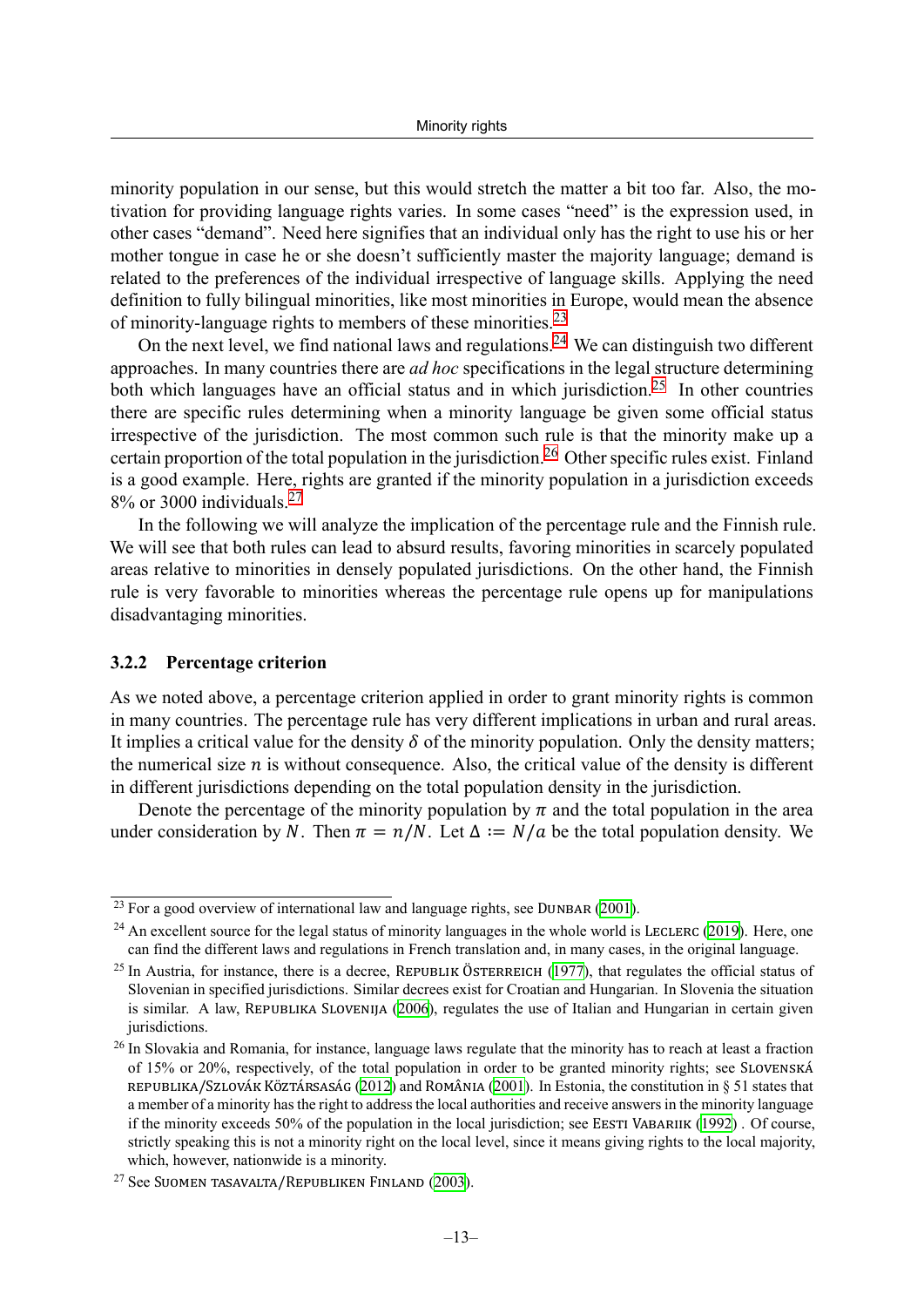then find:

$$
\delta = \frac{n}{a} = \frac{n}{a} \frac{N}{N} = \frac{n}{N} \frac{N}{a} = \pi \Delta \tag{3.1}
$$

A critical percentage value  $\pi^*$  then implies a critical value of the density of the beneficiaries  $\delta^c$ :

$$
\delta^{\mathcal{C}} = \pi^* \Delta \tag{3.2}
$$

 $\Delta$  varies and is higher in urban areas than in rural areas,  $\Delta^U > \Delta^R$ . Hence, for a given percentage criterion  $\pi^*$ , also the critical value of  $\delta$ ,  $\delta^c$ , is higher in an urban than in a rural area,  $\delta^U > \delta^R$ . This is illustrated in figure [3.4](#page-14-0) with inclusion errors represented by the shaded areas below or to the left of the efficiency frontier and exclusion errors by the shaded areas above and to the right of the frontier.

It is evident that the percentage criterion can lead to a large inclusion error in rural jurisdictions and to a large exclusion error in urban ones, see also the following example, section [3.2.4](#page-16-0). That is, the rule is fairly generous to a rural minority in comparison to an urban population, where a large exclusion error can threaten the rights of the minority. Since in modern urbanized societies a large proportion of the population – also of the minority population – lives in urban areas, the percentage rule, although formally "neutral" will in many cases deny minority rights to many members of the minority.

For a policy maker wanting to discriminate against a minority, the percentage rule is a very effective instrument in a modern urbanized society. However, it is a very inefficient discrimination instrument in comparison to lowering the politically determined average benefits of members of the minority community combined with a rule based on  $\delta$  and  $n$  that respects cost efficiency. The percentage rule is formally neutral though, whereas using the determination of average benefits is explicit. Hence, the percentage rule is politically more easily acceptable.

<span id="page-14-0"></span>



FIGURE 3.4 Errors by percentage-rule language planning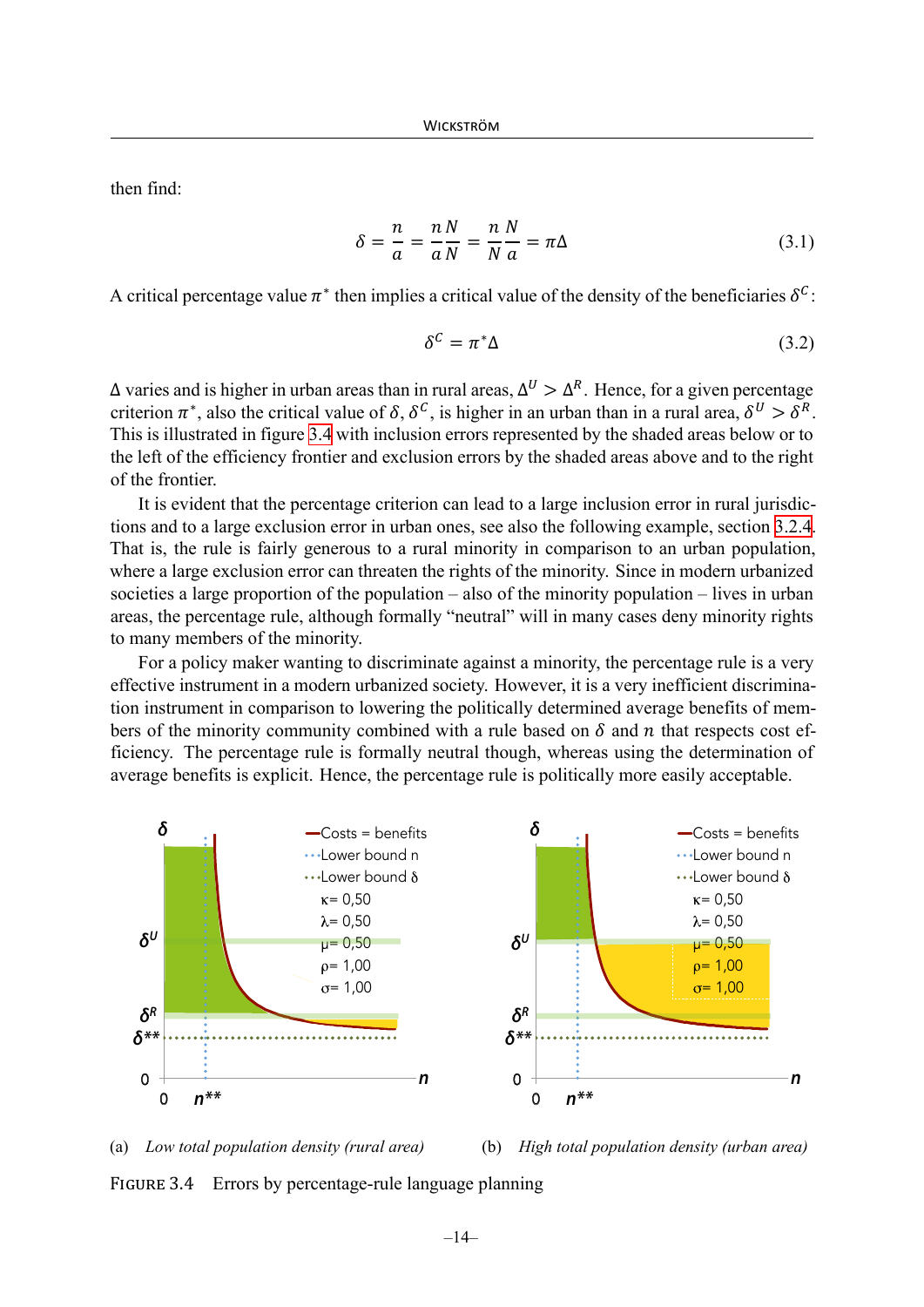<span id="page-15-1"></span>

(a) *Low total population density (rural area)* (b) *High total population density (urban area)*

FIGURE 3.5 Errors by "Finnish"-rule language planning

PROPOSITION 2 A percentage rule tends to benefit rural minorities in comparison to urban minorities in an inefficient manner. It can be seen as a redistribution in favor of rural minorities at the cost of urban minorities.

# **3.2.3 The "Finnish" rule**

In Finland there is a double rule, combining the percentage rule and a critical-mass rule in  $n$ . Language rights are granted to a minority if its fraction is at least 8% of the total population of a county (*kunta/kommun*) or if its number reaches at least 3000 individuals, see SUOMEN TASAVAL‐ TA/REPUBLIKEN FINLAND  $(2003)$ <sup>[28](#page-15-0)</sup> Since only one of the two criteria has to be satisfied for the policy to be implemented, this is, of course, a much more generous rule for the minority than the rule we have characterized as sensible. This is illustrated in figure [3.5](#page-15-1). The occurrence of inclusion errors (jurisdictions in the shaded areas below and to the left of the efficiency frontier) is much more likely than with our sensible rule or the simple percentage rule. Inefficient absurd rankings cannot be excluded, however. The rural community  $A$  will in the illustration receive rights (the size of the minority to be sure is below the critical value  $n^*$ , but the density of the minority exceeds  $\delta^R$ ) although it is inefficient (below the efficiency frontier), an inclusion error, and the urban community *B* will be denied rights (the size of the minority is below  $n^*$  and its density also falls below  $\delta^{U}$ ) although it would be efficient (it is above the efficiency frontier) to provide it with rights, an exclusion error. In community  $B$ , however, the minority is both more numerous and has a higher density than the minority in community  $A$ . Giving rights to the minority in community  $A$  but not in community  $B$  can only be characterized as absurd.

<span id="page-15-0"></span><sup>&</sup>lt;sup>28</sup> An important aspect is that the two national languages, Finnish and Swedish, are treated symmetrically and both formally have equal status at the national level. This can only be characterized as very generous, considering that the Swedish speakers make up 5.2% of the total population, see SUOMEN VIRALLINEN TILASTO/FINLANDS OFFICIELLA STATISTIK [\(2018](#page-26-10)).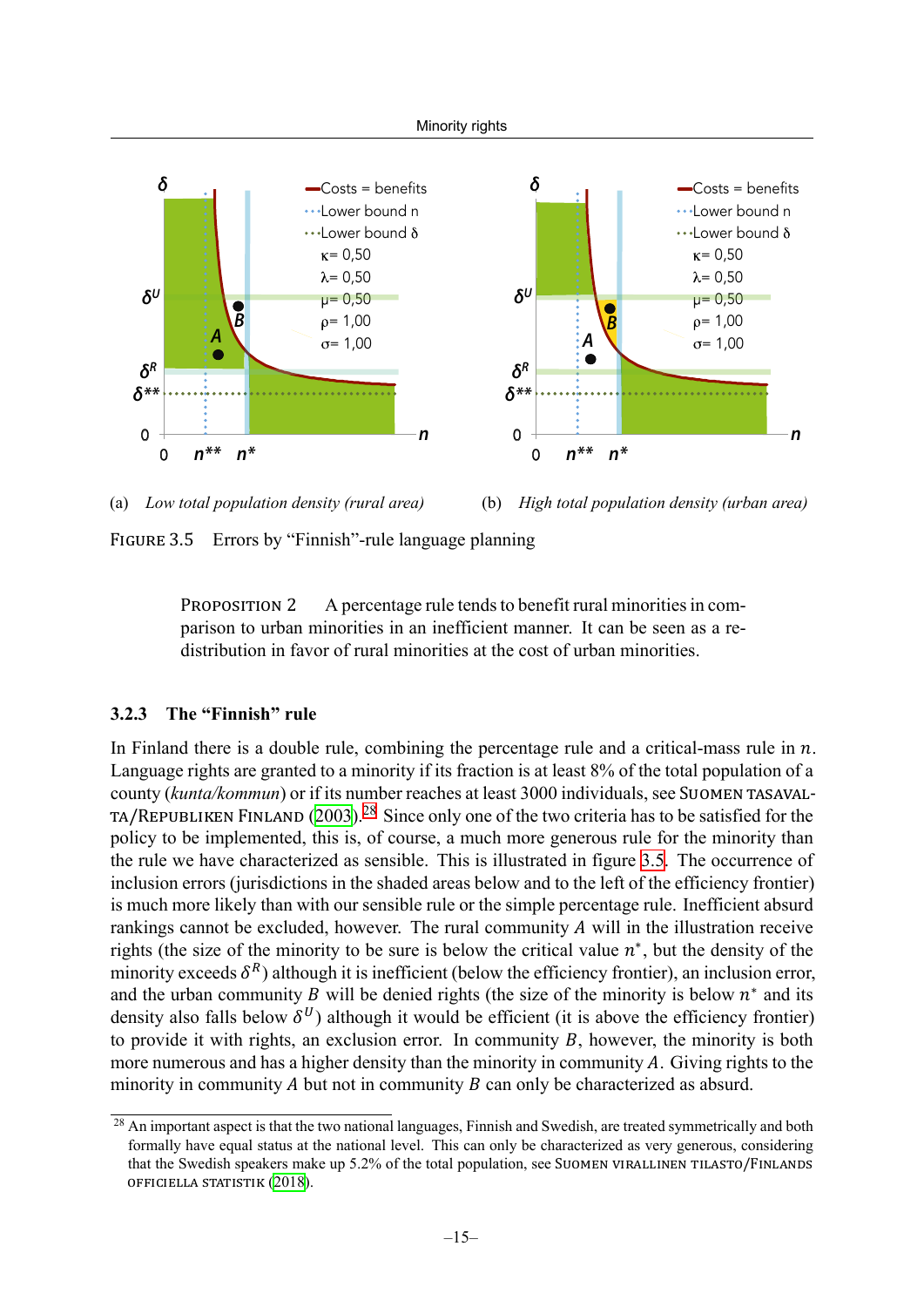WICKSTRÖM

<span id="page-16-2"></span>

| județ                     | size<br>(a) | number of<br>inhabitants<br>(N) | number of<br>Hungarian<br>speakers $(n)$ | percent<br>Hungarian<br>speakers $(\pi)$ | density of<br>Hungarian<br>speakers $(\delta)$ |
|---------------------------|-------------|---------------------------------|------------------------------------------|------------------------------------------|------------------------------------------------|
| Cluj-Napoca/<br>Kolozsvár | 6674        | 691 106                         | 102966                                   | 149                                      | 15.43                                          |
| Sălaj/Szilágy             | 3864        | 224 384                         | 50928                                    | 22.7                                     | 13.18                                          |

TABLE 3.1 Comparison of two jurisdictions in Transylvania (the size  $\alpha$  is in km<sup>2</sup> and  $\delta$  in individuals per  $km^2$ )

> *Source*: Own calculations based on the 2011 census, INSTITUTUL NATIONAL DE STATISTICĂ [\(2011\)](#page-25-8)

A politico-economic explanation for the Finnish language policy could be found in the history of the country. Finland was part of Sweden until the Vienna congress and then became a Grand Duchy in the Russian Empire until its independence in 1917. At independence, a big fraction of the *élite* of Finnish society was Swedish speaking. That is, the political influence of the Swedish speaking minority was considerable, and the members of this group were very powerful in formulating the constitution of Finland. Here then is an example of a minority being very influential and having an disproportional political influence. The preferences of the policy maker are then very favorable to the minority and very generous rules in favor of the minority are implemented.

# <span id="page-16-0"></span>**3.2.4 An example**

The city of Cluj-Napoca/Kolozsvár is the biggest city in the region *Nord-Vest* (a part of Transylvania) of Romania. This region has a considerable concentration of a Hungarian-speaking minority distributed on six administrative units (*județ*). Many of the members of this minority live in the city. Since the fraction of the Hungarian minority in it (and its associated *județ*) in the census of 2002 fell below 20%, the language rights of the minority in Cluj-Napoca/Kolozsvár were lost. In many of the surrounding areas, however, they are still in effect, for instance in Sălaj/ Szilágy with an Hungarian population of about half of that in Cluj-Napoca/Kolozsvár. That is, where the minority has one of its highest numerical strength it has no rights and where it is numerically week the members of the minority enjoy minority rights. In the region *Nord-Vest*, according to the 2011 census 31.4% of the Hungarian speakers (148 942 out of 474 134) live in areas where their language has no official status. See INSTITUTUL NATIONAL DE STATISTICĂ  $(2011).^{29}$  $(2011).^{29}$  $(2011).^{29}$ 

In table [3.1](#page-16-2) we are comparing the relevant parameters of the two mentioned jurisdictions

<span id="page-16-1"></span><sup>&</sup>lt;sup>29</sup> All numbers in this example and in the one from Slovakia as well as the size of the minority in Finland are taken from census data and official statistics. The statistics in all three countries, however, is far from perfect. There is, for instance, no possibility to enter more than one language as mother tongue. The considerable number of bilingual individuals have to choose between their two languages. Dependent on the relative social status of the languages, this might lead to over- or underestimates of one or the other. In general, this is an important problem, but for our purposes here it is of no consequence.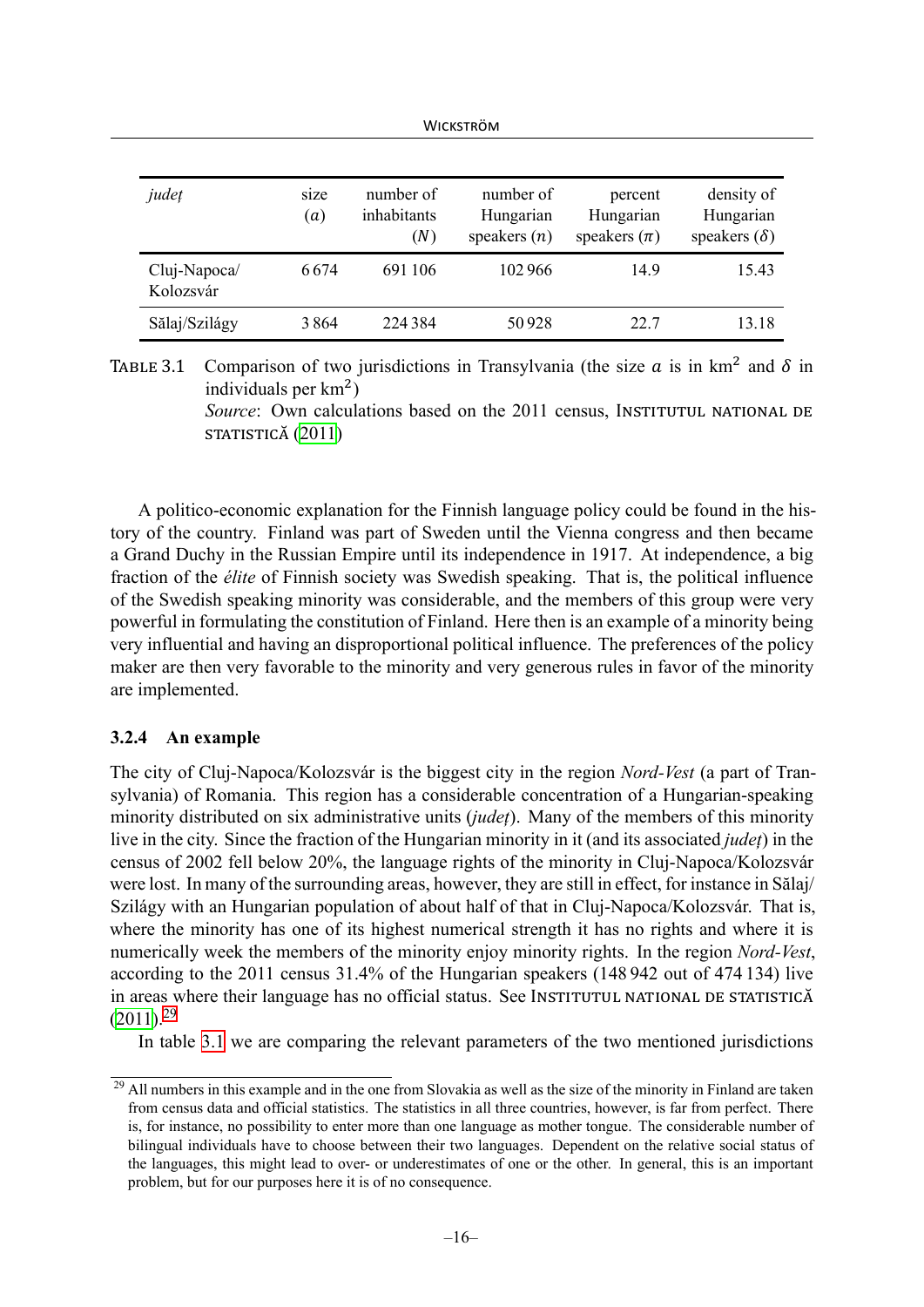<span id="page-17-1"></span>

FIGURE 3.6 The characteristics of the Hungarian minority in two jurisdictions in Transylvania

and in figure [3.6](#page-17-1) they are pictured in the  $(n - \delta)$ -diagram. It is evident that if language rights are efficient in Sălaj/Szilágy they are also efficient in Cluj-Napoca/Kolozsvár, since the latter is further northeast in the diagram. Providing rights to Sălaj/Szilágy and not to Cluj-Napoca/ Kolozsvár, the current Romanian policy, is clearly inefficient.

This is a very clear example of how the percentage rule can lead to absurd results. For a policy maker wanting to disadvantage a minority it is a useful and politically expedient instrument, however. Its formal neutrality disguises its real effects. The cost-efficient alternative – clearly stating the politically attributed benefits  $\beta$  – would be explicitly discriminating and, hence, – in most cases – politically impossible.

#### <span id="page-17-0"></span>**3.3 THE POPULATION STRUCTURE AND SIZE OF THE JURISDICTION**

We have identified the relevant population structure of jurisdictions through the parameters  $n$ and  $\delta$ . Each jurisdiction can be represented as a point in the  $(n-\delta)$ -diagram. Due to migration or changes in the border of the jurisdiction, the location of this point might change. The efficiency frontier does not move, but the implications of the percentage rule might lead to different regions in the diagram for the implementation or rejection of the policy measure. That is, due to changes in the population structure of a jurisdiction, the location of the jurisdiction might be altered, but also the evaluation criterion, represented by different regions of the diagram, might change. We will look at both cases in this section and provide an example from Slovakia.

This is, of course, related to the issue of gerrymandering in political economy.<sup>30</sup> The general purpose of gerrymandering is to adjust the jurisdiction borders in order to benefit the incumbent government in upcoming elections. Typically, areas of a contested jurisdiction with a population unfavorable to the sitting government are moved to a jurisdiction, where the government anyhow has no chances of winning a majority, or pockets of an opposition-dominated jurisdiction with strong support for the sitting government are moved to a contested jurisdiction. This way the

<span id="page-17-2"></span><sup>&</sup>lt;sup>30</sup> For a general overview and examples from the USA, see McGANN, SMITH, LATNER, and KEENA ([2016\)](#page-25-9).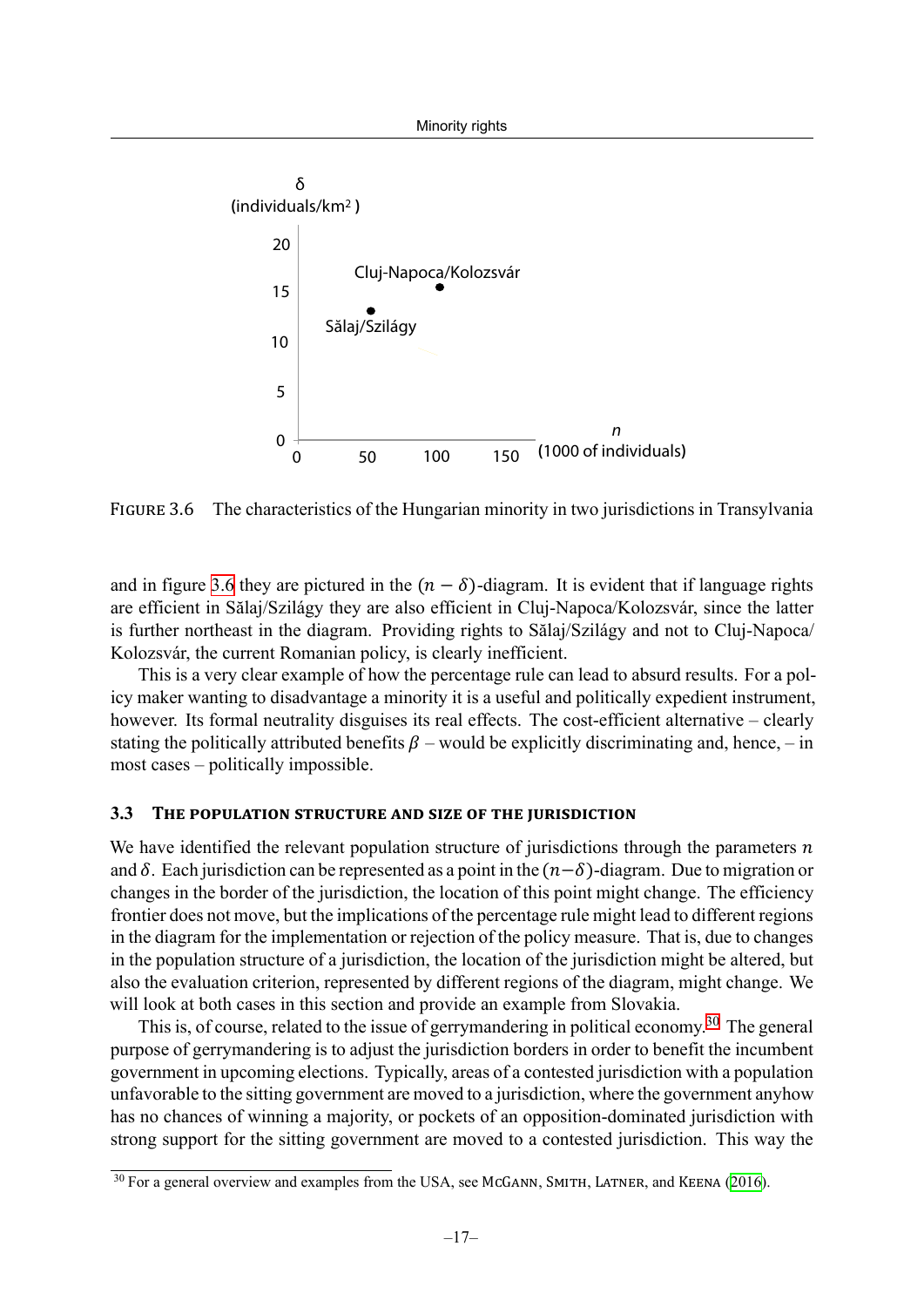<span id="page-18-0"></span>





FIGURE 3.7 Effects of migration

reelection chances of the government in the contested jurisdiction are improved.

There is no principal difference between this kind of gerrymandering and changing the jurisdiction borders in order to improve or limit minority rights. Analyzing minority rights in this way, is just another example of gerrymandering.

#### **3.3.1 Migration**

We first look at migration into the area under consideration. Balanced migration with given proportions of the majority and minority population is illustrated in figure [3.7a.](#page-18-0) Here the proportions of the majority and minority of the migrant population equals the proportions in the jurisdiction before the migration. This type of migration will increase both the size and the density of the minority population, the point representing the jurisdiction in the diagram will move in the northeastern direction. At the same time, the size of the minority as a fraction of the total population will not change, so rights implied by the percentage rule will stay the same. From the efficiency point of view, some measures might become efficient that weren't before (like the measure represented in the diagram), or continuing being efficient if they were efficient before. In other words, a rule based on efficiency would be sensitive to the changed conditions, whereas the percentage rule is totally insensitive.

More common in reality, however, is an influx of only the majority population while the traditional minority population remains the same. This does not change the *relevant* population structure for the efficient decision making, since neither the number of beneficiaries, nor their density changes. However, the percentage of the minority population decreases and although we remain in the same point in the diagram, see figure [3.7b](#page-18-0), the percentage rule will move the decision criterion to a higher critical value of  $\delta$  making the implementation of policy measures less likely.

Given the percentage rule, a policy maker wanting to discriminate against a minority should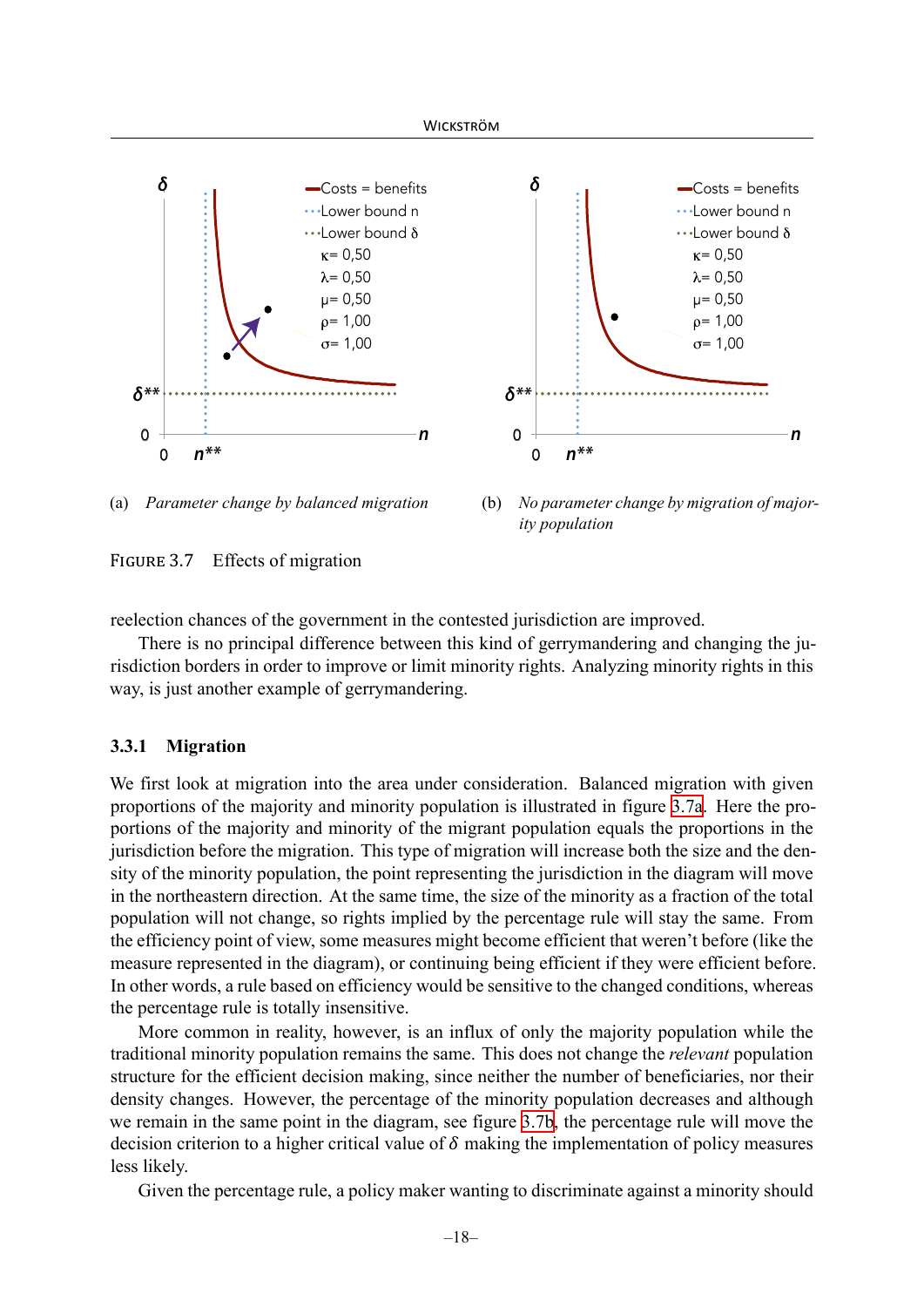hence encourage migration of the majority population to the areas where the minority is strong. There are several examples of such policies in history. Mussolini, with the help of Hitler, tried this during the 1930's and 40's, see for instance STEININGER ([2012\)](#page-25-10). As a result the population majority in the city of Bolzano/Bozen in Südtirol/Alto Adige changed. Also in Transylvania through an accelerating industrialization under the regime of Ceaușescu the ethnic composition of Cluj-Napoca/Kolozsvár rapidly changed, see BRUBAKER, FEISCHMIDT, FOX, and GRANCEA ([2006\)](#page-24-10). It is interesting to note that with a rule depending only on  $\delta$  and  $n$  such a policy would be without consequence for the language policy, and the policy makers would have less incentives to encourage this type of migration.

#### **3.3.2 Changing the size of jurisdictions**

The effect of joining two jurisdictions together or dividing a jurisdiction into two parts can be very different depending on the demographic characteristics of the jurisdictions. If the population structure in the two jurisdictions being joined is the same or if a homogeneous jurisdiction is divided, the density of the minority population does not change nor its fraction of the total population. Its size, however, is increased or decreased, respectively. Under the percentage rule, there is no change in the decision criterion, but under a rule based on efficiency, that is on  $\delta$  and  $\eta$  only, the joining of the jurisdictions can be to the advantage of the minority, making an until now inefficient measure efficient, see figure [3.8a.](#page-20-0) Here two jurisdictions of the same demographic structure are joined. The numerical size of the minority is increased, but since the density of the minority in both jurisdictions is the same, it does not change in the new bigger jurisdiction. Also, since the fraction of the minority population is the same, it does not change either. In the  $(n-\delta)$ -diagram the new jurisdiction is to the right of either of the two old smaller ones. In the situation in the picture the depicted measure, characterized by its efficiency front, which was inefficient in the smaller jurisdictions now has become efficient. The decision criterion based on the percentage rule is unaffected, however, whereas a criterion based on  $\delta$  and  $n$ will reflect the new situation.

The more common case is that the minority is concentrated in one of the jurisdictions to be joined or in one area of the jurisdiction to be divided. In this case, illustrated in figure [3.8b,](#page-20-0) the number of beneficiaries remains constant, but their density decreases in the new bigger jurisdiction if two jurisdictions are joined. In addition, the fraction of the minority as part of the total population in the new jurisdiction will be lower than in the old, smaller ones. The depicted measure that was efficient (above the efficiency frontier) in the old smaller jurisdictions, is no longer efficient. That is, even with a decision criterion based on  $\delta$  and  $n$  the measure should not be implemented any more; the merger of the jurisdictions disadvantages the members of the minority. Under the percentage rule the situation is even worse from the point of view of the minority population. Since the minority population as a fraction of the total population in the jurisdiction decreases, the critical value of  $\delta$  necessary to to fulfill the percentage criterion for implementing the measure will increase. That is, even if the measure stays efficient after the merger it might no longer fulfill the percentage-rule criterion. *In nuce*, the situation of the minority population is worsened in two ways:  $\delta$  decreases and the critical value it would have to reach for the implementation of policy measures under the percentage rule increases.

Since an efficient policy measure in one of the old, small jurisdictions might not be efficient any more, (like in figure [3.8b](#page-20-0)) the joining of the two jurisdictions would not be efficient under even a perfect planning rule. Of course, dividing a heterogeneous jurisdiction can work in the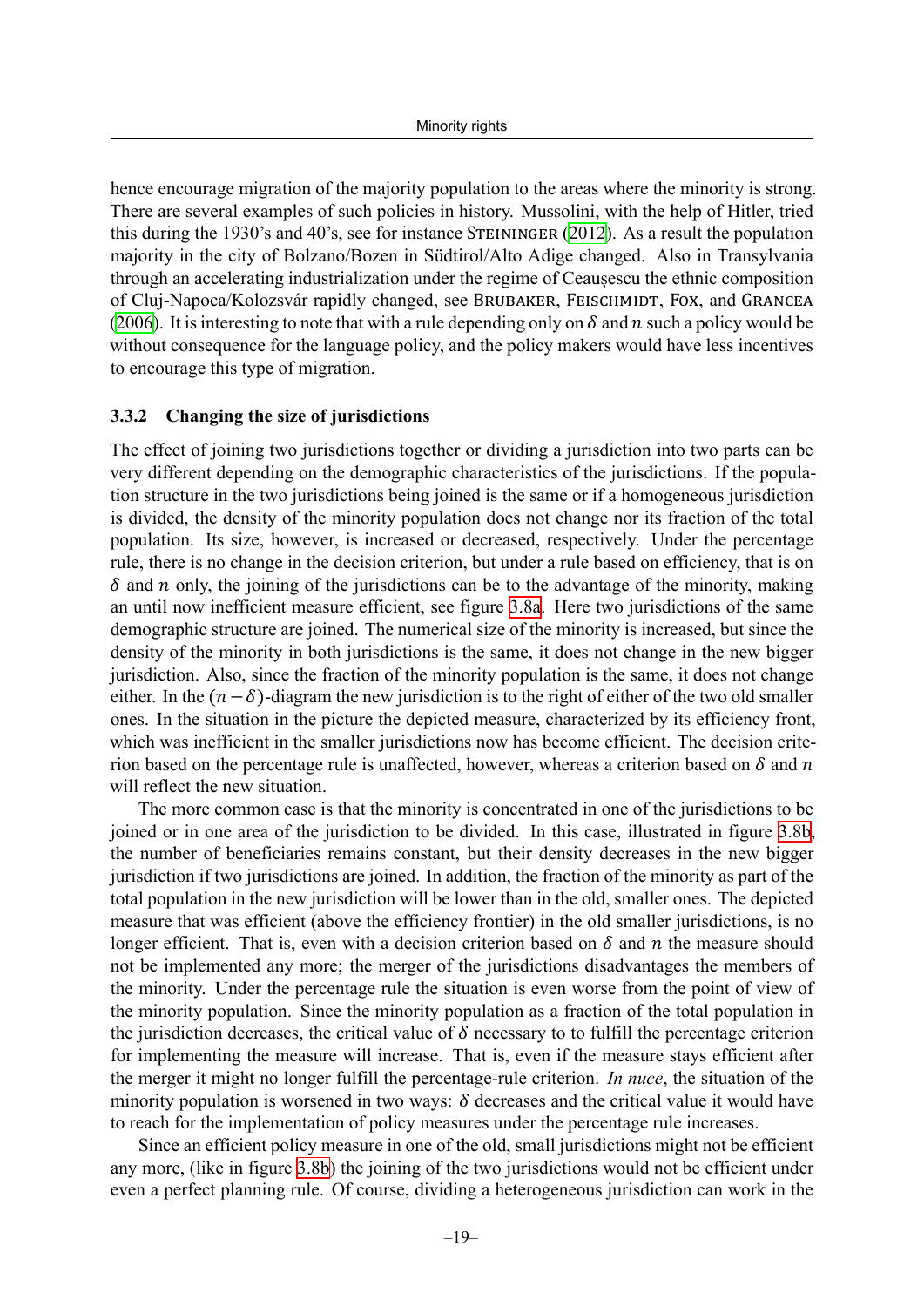<span id="page-20-0"></span>



(a) *Parameter change by a uniform distribution* (b) *Parameter change by a regional concentraof the minority tion of the minority*

FIGURE 3.8 Effects of merging jurisdictions

opposite direction. The example in section [3.3.3](#page-20-1) shows this. A consequence of this discussion is that the efficient drawing of jurisdiction borders with respect to minority rights should follow the habitation patterns of the minority irrespective of how the majority population is distributed.

# <span id="page-20-1"></span>**3.3.3 An example**

Slovakia provides a good example of a country where the structure of the jurisdictions is to the disadvantage of a minority. There is a substantial Hungarian minority in Slovakia living north of the Danube, mainly in five jurisdictions (*kraje/kerület*) of which the capital Bratislava/ Pozsony is one. The four *kraje/kerület* in addition to the capital with a substantial Hungarian population extend from the Danube relatively far into the center of the country.<sup>31</sup> They, hence, have a population structure with a strong Hungarian presence in the south and very weak one in the north of the *kraj/kerület*. Each *kraj/kerület* is divided into a number of counties (*okresy/ járás*). Looking at the population structure of the *okresy/járások* in each *kraj/kerület*, this difference between the north and the south of the *kraje/kerületek* becomes evident: In Trnavský kraj/ Nagyszombati kerület, the two southernmost *okresy/járás* have a Hungarian population fraction of 78.5 and 36.1%, respectively, and none of the other five reaches even 0.5% (all numbers are taken from the 2011 census, ŠTATISTICKÝ ÚRAD SLOVENSKEJ REPUBLIKY, 2011). In Nitriansky kraj/Nyitrai kerület, the four southernmost *okresy/járás* have numbers in the range between 27 and 69% and the three northern ones 0.6, 1.1, and 6.6%. Similarly Banskobystrický kraj/ Besztercebányai kerület has four southern *okresy/járás* with fractions between 23 and 43% and the other nine reach at the most 0.5%. Finally, Košický kraj/Kassai kerület has four *okresy/járás* with an Hungarian proportion between 13 and 31% and seven ones ranging from 0.1 to 4.1%.

The Slovak law gives certain language rights to some minorities, mainly regulating language use in dealing with the authorities. If the relative size of the minority reaches 15% of the

<span id="page-20-2"></span><sup>&</sup>lt;sup>31</sup> The additional three *kraje/kerület* are to the north of the country with a minimal Hungarian population.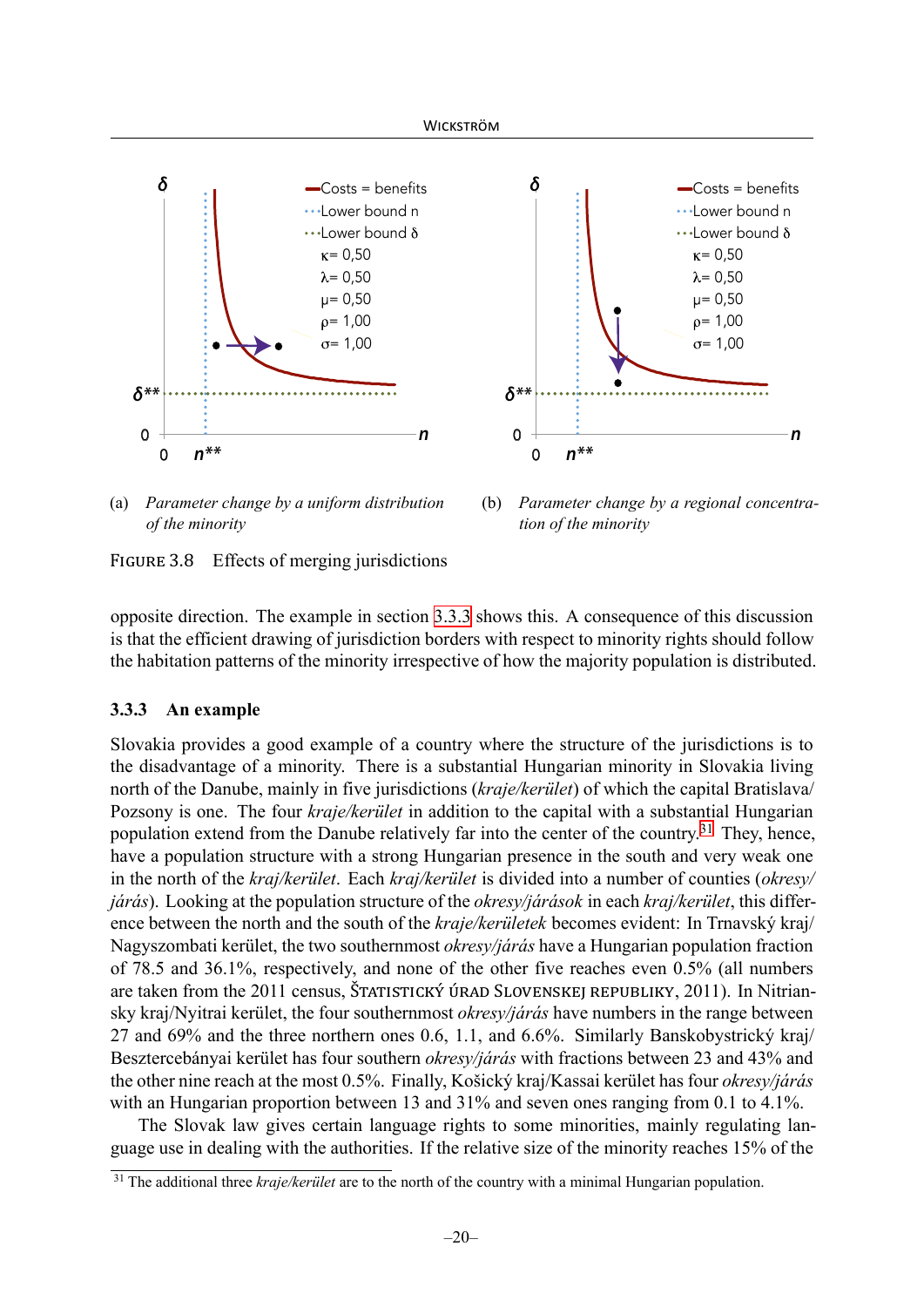Minority rights

<span id="page-21-1"></span>

| kraj/kerület                             | number<br>of<br>okresy/<br>járások | size<br>(a) | number of<br>inhabi-<br>tants(N) | number of<br>Hungarian<br>speakers<br>(n) | percent<br>Hungarian<br>speakers<br>$(\pi)$ | density of<br>Hungarian<br>speakers<br>$(\delta)$ |
|------------------------------------------|------------------------------------|-------------|----------------------------------|-------------------------------------------|---------------------------------------------|---------------------------------------------------|
| Nitriansky/<br>Nyitrai                   | 7                                  | 6344        | 689867                           | 183535                                    | 26.6                                        | 28.93                                             |
| South                                    | 4                                  | 4354        | 417065                           | 172 245                                   | 41.3                                        | 39.56                                             |
| <b>Noth</b>                              | 3                                  | 1990        | 272802                           | 11290                                     | 4.1                                         | 5.67                                              |
| Ban-<br>skobystrický/<br>Besztercebányai | 13                                 | 9454        | 660 563                          | 79830                                     | 12.1                                        | 8.44                                              |
| South                                    | 4                                  | 3876        | 245712                           | 78314                                     | 31.9                                        | 20 21                                             |
| North                                    | 9                                  | 5578        | 414851                           | 1516                                      | 0.4                                         | 0.27                                              |
| New Southern                             | 8                                  | 8230        | 662777                           | 250559                                    | 37.8                                        | 30.45                                             |
| New Central                              | 12                                 | 7568        | 687653                           | 12806                                     | 1.9                                         | 1.69                                              |

TABLE 3.2 Possible change in jurisdictions in southern Slovakia (the size  $\alpha$  is in km<sup>2</sup> and  $\delta$  in individuals per  $km<sup>2</sup>$ )

> *Source*: Own calculations based on the 2011 census, ŠTATISTICKÝ ÚRAD SLOVENSKEJ REPUBLIKY [\(2011\)](#page-25-11)

total population in the area, these rights go into effect, see SLOVENSKÁ REPUBLIKA/SZLOVÁK KÖZTÁRSASÁG [\(2012](#page-25-5))[.32](#page-21-0) In only two *kraje/kerület* the Hungarian population reaches 15%: Trnavský kraj/Nagyszombati kerület and Nitriansky kraj/Nyitrai kerület. It is instructive to make the *Gedankenexperiment* of redrawing the borders of the *kraje/kerületek*. In table [3.2](#page-21-1) we have rearranged two very heterogeneous *kraje/kerület* to receive two more homogeneous ones. The position of the old and new jurisdictions are displayed in the  $(n - \delta)$ -space in figure [3.9.](#page-22-0) The change produces two new jurisdictions that are more even in their size and total population than the two old ones.

If it is efficient to provide rights to the minority in Nitriansky kraj/Nyitrai kerület, it certainly also would be efficient to provide these rights to the inhabitants of the new southern jurisdiction, since it is further to the northeast in the diagram. However, it is not evident that it is efficient to give rights to the minority in Banskobystrický kraj/Besztercebányai kerület, since it is located to the southwest of Nitriansky kraj/Nyitrai kerület. Even under the percentage rule, the new southern jurisdiction would be provided with rights. The redrawing of the map lets many more individuals enjoy rights for their language and it is also efficient to provide them with these rights.<sup>33</sup> As a matter of fact, of the 263 365 Hungarian speakers 250 559 (95.4%) would enjoy language rights as compared with the present situation with only 183 535 (69.69%).

<span id="page-21-0"></span> $32$  Until 2012 the percentage was set at 20, but this was reduced in a amendment to the law in 2012.

<span id="page-21-2"></span><sup>&</sup>lt;sup>33</sup> Specifically 78 314 of the 79 830 Hungarian speakers in Banskobystrický kraj/Besztercebányai kerület are better off and 11 290 of the 183 535 Hungarian speakers in Nitriansky kraj/Nyitrai kerület are worse off. We, hence cannot talk of a Pareto improvement, but in the cost-benefit sense it is a clear improvement.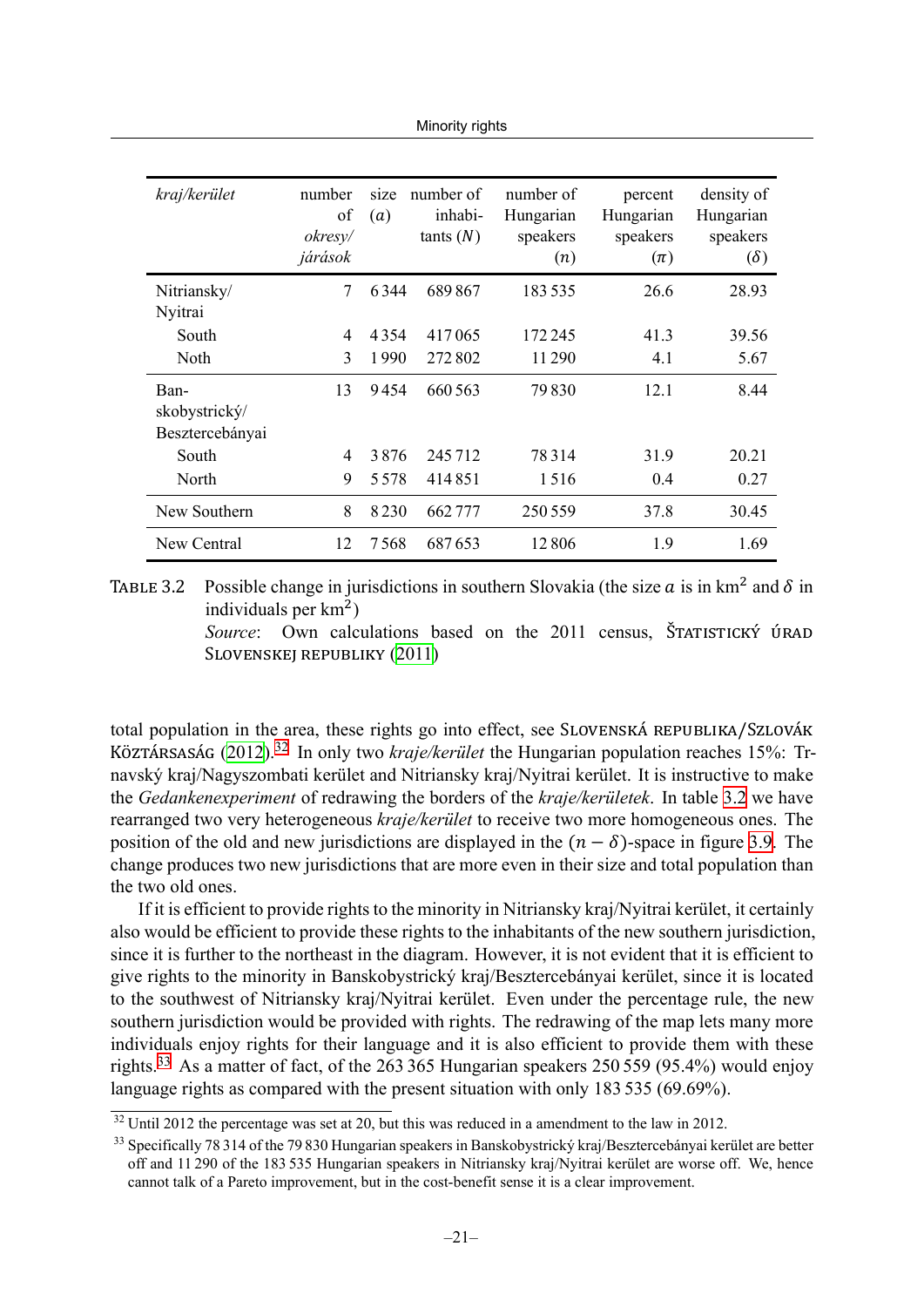<span id="page-22-0"></span>

FIGURE 3.9 Reform of the jurisdictional structure in Slovakia

Hence, through the possibility of choosing jurisdiction borders, the policy maker has the power both to reduce the number of individuals enjoying minority language rights under a given rule and in addition to reduce the efficiency of the rights allocation as compared to our benchmark case. Our little example shows that this is not an esoteric theoretical point, but a phenomenon that can easily be found in the real world.

# **3.4 SUMMING UP**

We collect the main insight from the discussion in formal statements:

PROPOSITION 3 For any planning measure, the efficiency frontier divides the jurisdictions into those where the measure is efficient and those where it is inefficient depending on the number of the beneficiaries  $(n)$  and their density ( $\delta$ ) in the jurisdiction,<sup>34</sup> such that if the measure is efficient in a jurisdiction, it is also efficient in all jurisdictions with the same or higher values of  $n$  and  $\delta$  and, conversely, if it is inefficient in a jurisdiction, it is also inefficient in all jurisdictions with the same or lower values of the two parameters.

COROLLARY 3A A decision rule based on the fraction of beneficiaries as part of the total population – a "percentage" rule – cannot be an efficient rule.

COROLLARY 3B A migration of the majority population into jurisdictions populated by the minority does not justify any change in minority rights in

<sup>&</sup>lt;sup>34</sup> Recall that the shape of the efficiency frontier is different for different types of goods resulting from the policy measure. For non-spatial goods it is vertical implying a critical value of  $n$  independent of  $\delta$  that has to be exceeded for a measure to to be efficient. For spatial measures, the frontier has a negative slope between zero and minus infinity. The steepness of the frontier is different depending on the degrees of spatiality and rivalry of the goods resulting from the policy measure.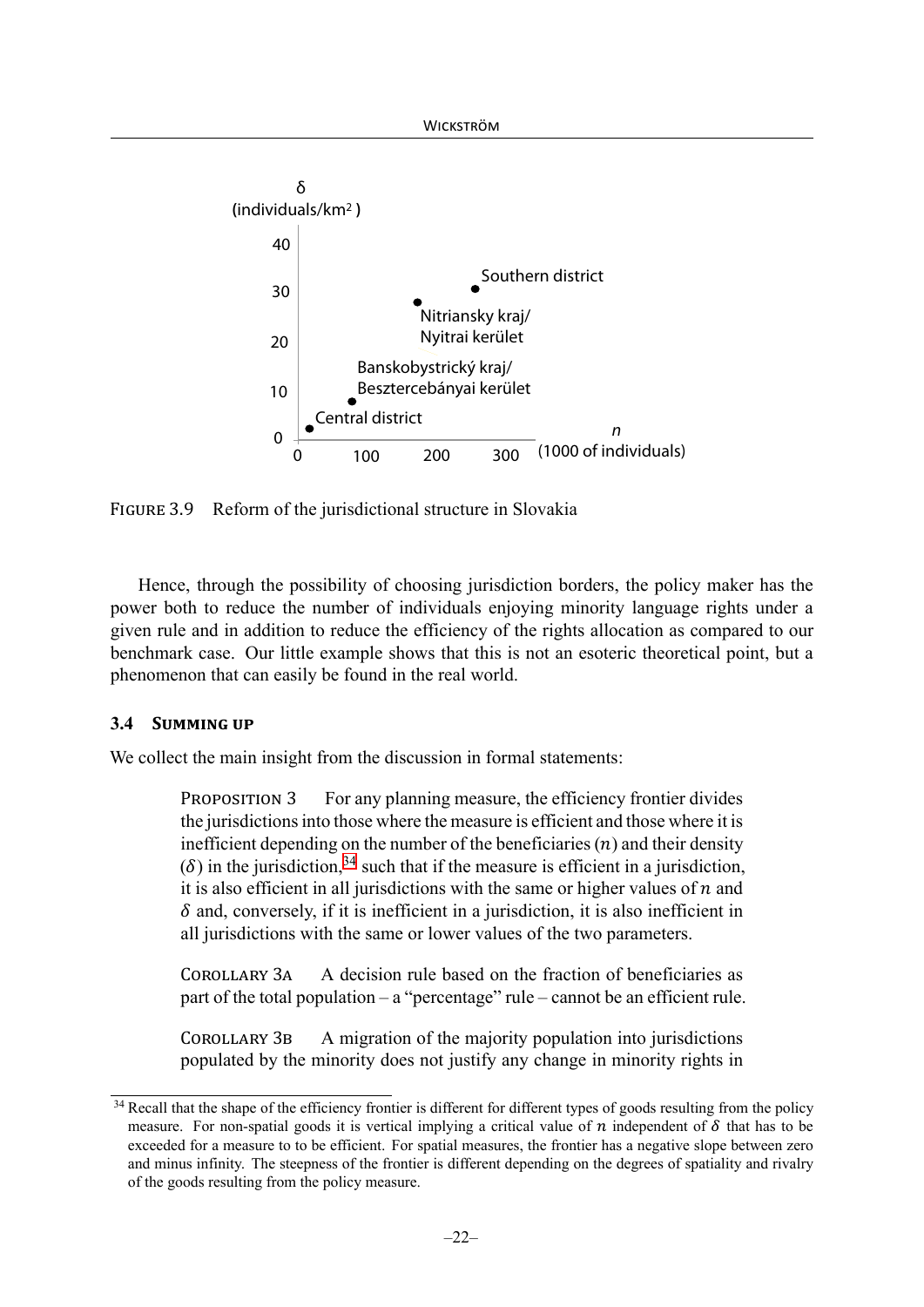the concerned jurisdictions, but the percentage rule leads to less rights for the minority.

COROLLARY 3C The creation of bigger jurisdictions through the merger of jurisdictions containing a minority population with jurisdictions without the minority will justify a decrease in minority rights if costs are at least partially spatial. As a result, even an optimal policy becomes less efficient.

COROLLARY 3D A federal structure with jurisdiction borders drawn according to the habitation patterns of minorities makes more efficient minorityrights allocations possible than a federal structure that is independent of those habitation patterns.

COROLLARY 3E If the minority population is concentrated to a limited number of jurisdictions, a more efficient implementations of minority rights is possible than in a situation with the minority spread over several jurisdictions.

# <span id="page-23-1"></span>**4 CONCLUSIONS**

The analysis above shows that policy makers wanting to manipulate the rights of a minority have several tools at their disposal. Fixing the politically decided benefits to society of granting different minority rights is simply a reflection of different social preferences and gives us criteria for a cost-efficient policy given those preferences. The other tools, the decision rule applied and the geographical structure of jurisdictions, influences the situation of minority populations by creating inefficiencies and inequalities in the distributions of rights.

From a constitutional point of view the latter tools are undesirable. The same discriminatory results could be achieved in a cost-efficient manner with a different decision rule and different jurisdictional borders simply by manipulating the politically determined average benefits to members of the minority of different policy measures. That this rarely occurs probably depends on the transparency of such a policy – saying in essence that one member of society has a lower value than another one is not politically *comme il faut*. The decision rule or the fixing of the administrative structure is, on the surface, "neutral" and treats everyone formally equally. It requires some analysis, though, to show that the results can be very damaging to some individuals. The political system at times is very expedient at letting a majority cause harm to a minority (or letting an influential minority create privileges for its own members) simply by taking advantage of indirect effects on differing individuals of the design of formally neutral policies.

# **5 REFERENCES**

<span id="page-23-0"></span>BISIN, ALBERTO and THIERRY VERDIER (2017). "Inequality, redistribution and cultural integration in the Welfare State". In: *European Journal of Political Economy* **50**: 122–140. DOI: https : / / doi . org / 10 . 1016 / j [. ejpoleco](https://doi.org/https://doi.org/10.1016/j.ejpoleco.2017.03.005) . 2017 . 03 . 005. URL: http : [/ / www](http://www.sciencedirect.com/science/article/pii/S0176268016301987) . [sciencedirect.com/science/article/pii/S0176268016301987](http://www.sciencedirect.com/science/article/pii/S0176268016301987).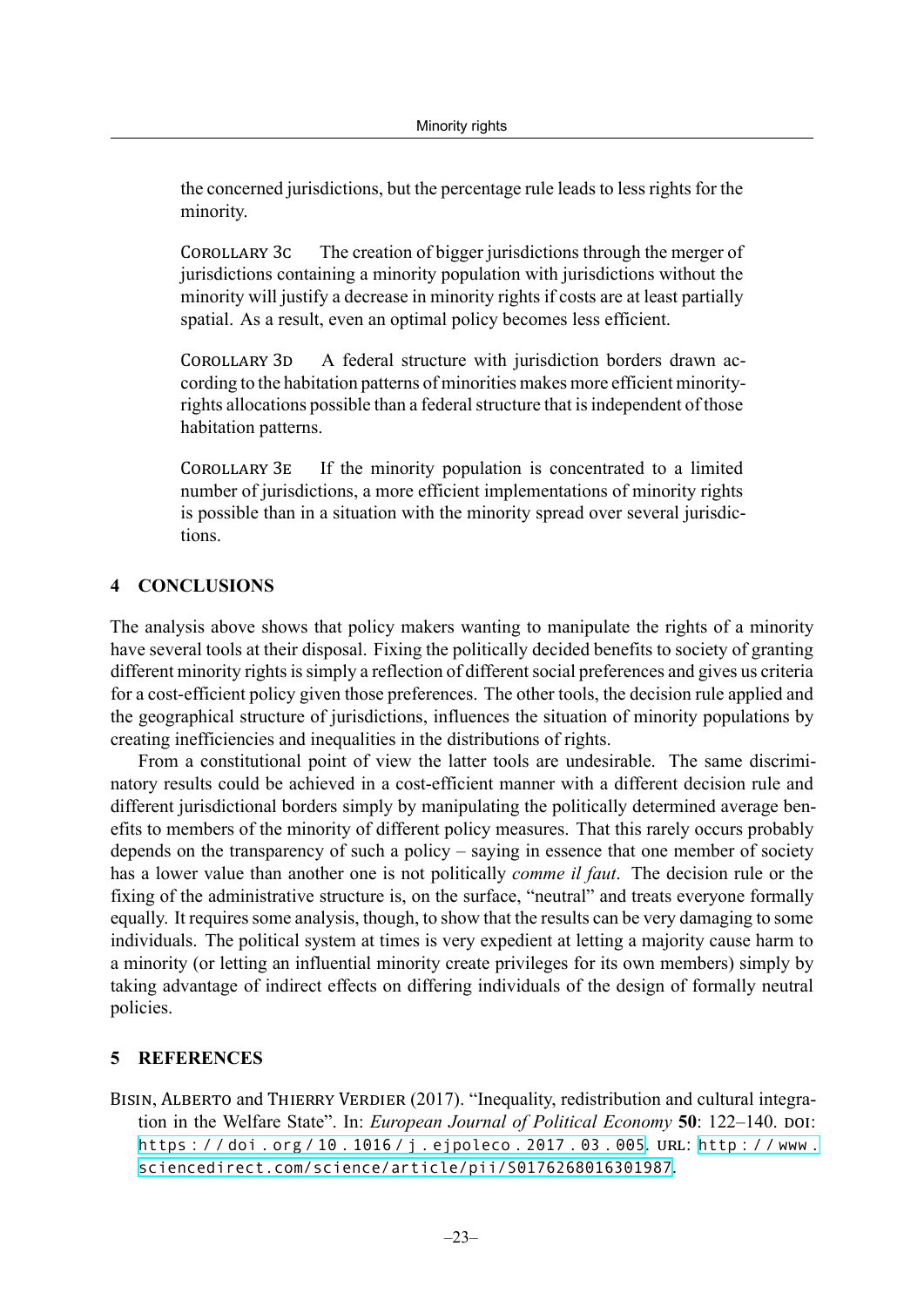- <span id="page-24-10"></span>BRUBAKER, ROGERS, MARGIT FEISCHMIDT, JON FOX, and LIANA GRANCEA (2006). *Nationalist politics and everyday ethnicity in a Transylvanian town*. Princeton: Princeton University Press. URL: <https://books.google.com/books?id=Zgg6eqKKkbcC>.
- <span id="page-24-6"></span>CORNEO, GIACOMO and FRANK NEHER (2015). "Democratic redistribution and rule of the majority". In: *European Journal of Political Economy* **40**: 96–109. DOI: [https://doi.org/10.](https://doi.org/https://doi.org/10.1016/j.ejpoleco.2015.08.003) [1016/j.ejpoleco.2015.08.003](https://doi.org/https://doi.org/10.1016/j.ejpoleco.2015.08.003). URL: [http://www.sciencedirect.com/science/](http://www.sciencedirect.com/science/article/pii/S0176268015000804) [article/pii/S0176268015000804](http://www.sciencedirect.com/science/article/pii/S0176268015000804).
- <span id="page-24-0"></span>DESGAGNÉ, MAXIME LEBLANC and FRANÇOIS VAILLANCOURT (2016). "The distribution of the benefits and costs of Canada's federal official languages policy: Results for 2001". In: *The economics of language policy*. Edited by MICHELE GAZZOLA and BENGT‐ARNE WICKSTRÖM. Cambridge: MIT Press. Chapter 4: 141–164.
- <span id="page-24-8"></span>DUNBAR, ROBERT (2001). "Minority language rights in international law". In: *The International and Comparative Law Quarterly* **50**.**1**: 90–120. URL: [http://www.jstor.org/stable/](http://www.jstor.org/stable/761462) [761462](http://www.jstor.org/stable/761462).
- <span id="page-24-9"></span>EESTI VABARIIK (1992). *Eesti Vabariigi põhiseadus*. Tallin: Eesti Vabariik.
- <span id="page-24-1"></span>FOLEY, DUNCAN (1967). "Resource allocation in the public sector". In: *Yale Economic Essays* **7**: 73–76.
- <span id="page-24-7"></span>GALBREATH, DAVID J. (2005). *Nation-building and minority politics in post-socialist states: Interests,influences and identities in Estonia and Latvia*. With a foreword by DAVID J. SMITH. Volume 8. Soviet and Post-Soviet Politics and Society. Stuttgart: ibidem.
- <span id="page-24-4"></span>GAZZOLA, MICHELE (2014). *The evaluation of language regimes. Theory and application to multilingual patent organisations*. Amsterdam: John Benjamins.
- <span id="page-24-3"></span> $(2016)$ . "Multilingual communication for whom? Language policy and fairness in the European Union". In: *European Union Politics* **17**.**4**: 546–569.
- <span id="page-24-5"></span>GAZZOLA, MICHELE and FRANÇOIS GRIN (2017). "Comparative language policy and evaluation: Criteria, indicators and implications for translation policy". In: *Translation and public policy: Interdisciplinary perspectives and case studies*. Edited by GABRIEL GONZÁLEZ NÚÑEZ and REINE MEYLAERTS. Routledge advances in translation and interpretation 23. New York: Routledge. Chapter 5: 83–116.
- GINSBURGH, VICTOR A. (2017). "Contingent valuation, willingness to pay, and willingness to accept". In: *Economic ideas you should forget*. Edited by BRUNO S. FREY and DAVID ISELIN. Cham: Springer International Publishing: 65–66.
- <span id="page-24-2"></span>GINSBURGH, VICTOR A., IGNACIO ORTUÑO‐ORTÍN, and SHLOMO WEBER (2005). "Disenfranchisement in linguistically diverse societies. The case of the European Union". In: *Journal of the European Economic Association* **3**: 946–965.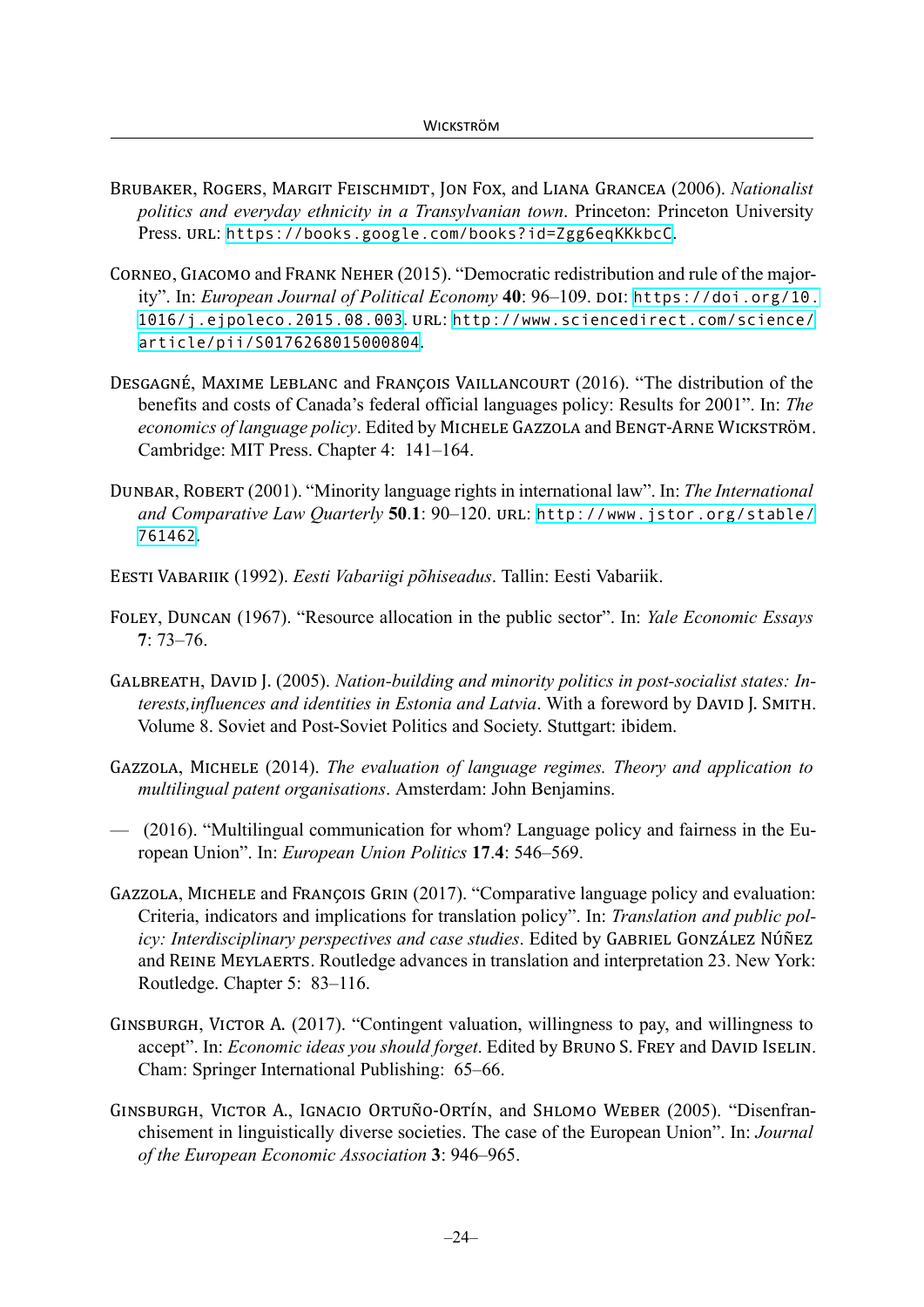- <span id="page-25-0"></span>GINSBURGH, VICTOR A. and SHLOMO WEBER (2005). "Language disenfranchisement in the European Union". In: *Journal of Common Market Studies* **43**: 273–286.
- <span id="page-25-1"></span>GRIN, FRANÇOIS (2003). "Language planning and economics". In: *Current Issues in Language Planning* **4**.**1**: 1–66.
- <span id="page-25-8"></span>INSTITUTUL NATIONAL DE STATISTICĂ (2011). *Recensământul populaţiei şi al locuinţelor. Volumul II: Populaƫia stabilă (rezidentă) – structura etnică şi confesională*. Technical report. București: Institutul national de statistică.
- <span id="page-25-2"></span>LECLERC, JACQUES (2019). *L'aménagement linguistique dans le monde*. Québec: CEFAN, Université Laval. URL: http : / / www . axl . cefan . [ulaval](http://www.axl.cefan.ulaval.ca/index.html) . ca / index . html (visited on 2020-01-09).
- <span id="page-25-9"></span>MCGANN, ANTHONY J., CHARLES ANTHONY SMITH, MICHAEL LATNER, and ALEX KEENA (2016). *Gerrymandering in America: The House of Representatives, the Supreme Court, and the future of popular sovereignty*. Cambridge: Cambridge University Press. DOI: 10 . [1017](https://doi.org/10.1017/CBO9781316534342) / [CBO9781316534342](https://doi.org/10.1017/CBO9781316534342).
- <span id="page-25-3"></span>REPUBLIK ÖSTERREICH (1977). *Verordnung der Bundesregierung vom 31. Mai 1977 über die Bestimmung der Gerichte, Verwaltungsbehörden und sonstigen Dienststellen, vor denen die slowenische Sprache zusätzlich zur deutschen Sprache als Amtssprache zugelassen wird*. BGBl. Nr. 307/1977. Wien: Republik Österreich.
- <span id="page-25-4"></span>REPUBLIKA SLOVENIJA (2006). *Zakon o ustanovitvi občin ter o določitvi njihovih območij*. Uradni list RS, št. 108/2006. Ljubljana: Republika Slovenija.
- <span id="page-25-6"></span>ROMÂNIA (2001). *Legea administraţiei publice locale Nr. 215/2001*. Monitorul Oficial nr. 204/23. București: România.
- SCITOVSZKY, TIBOR DE (1941). "A note on welfare propositions in economics". In: *Review of Economic Studies* **9**.**1**: 77–88.
- <span id="page-25-5"></span>SLOVENSKÁ REPUBLIKA/SZLOVÁK KÖZTÁRSASÁG (2012). *Zákon o používaní jazykov národnostných menšín z 10. júla 1999, Zmena: 318/2009 Z.z.; Zmena: 204/2011 Z.z. Zmena: 287/2012 Z.z./Törvénye a nemzeti kisebbségi nyelvek használatáról 1999. július 10. Módosítva: a Tt. 318/2009. sz. törvényével; Módosítva: a Tt. 204/2011. sz. törvényével; Módosítva: a Tt. 287/2012. sz. törvényével*. Bratislava/Pozsony: Slovenská republika/Szlovák Köztársaság.
- <span id="page-25-11"></span>ŠTATISTICKÝ ÚRAD SLOVENSKEJ REPUBLIKY (2011). *Sčítanie obyvateľov, domov a bytov 2011*. Bratislava: Štatistický úrad Slovenskej republiky.
- <span id="page-25-10"></span>STEININGER, ROLF (2012). *Südtirol: vom Ersten Weltkrieg biszur Gegenwart*. Haymon-Taschenbuch. Innsbruck: Haymon. URL: <https://books.google.com/books?id=plcduwAACAAJ>.
- <span id="page-25-7"></span>SUOMEN TASAVALTA/REPUBLIKEN FINLAND (2003). *Laki 423/2003 – Kielilaki/Lag 423/2003 – Språklag*. Helsinki/Helsingfors: Suomen tasavalta/Republiken Finland.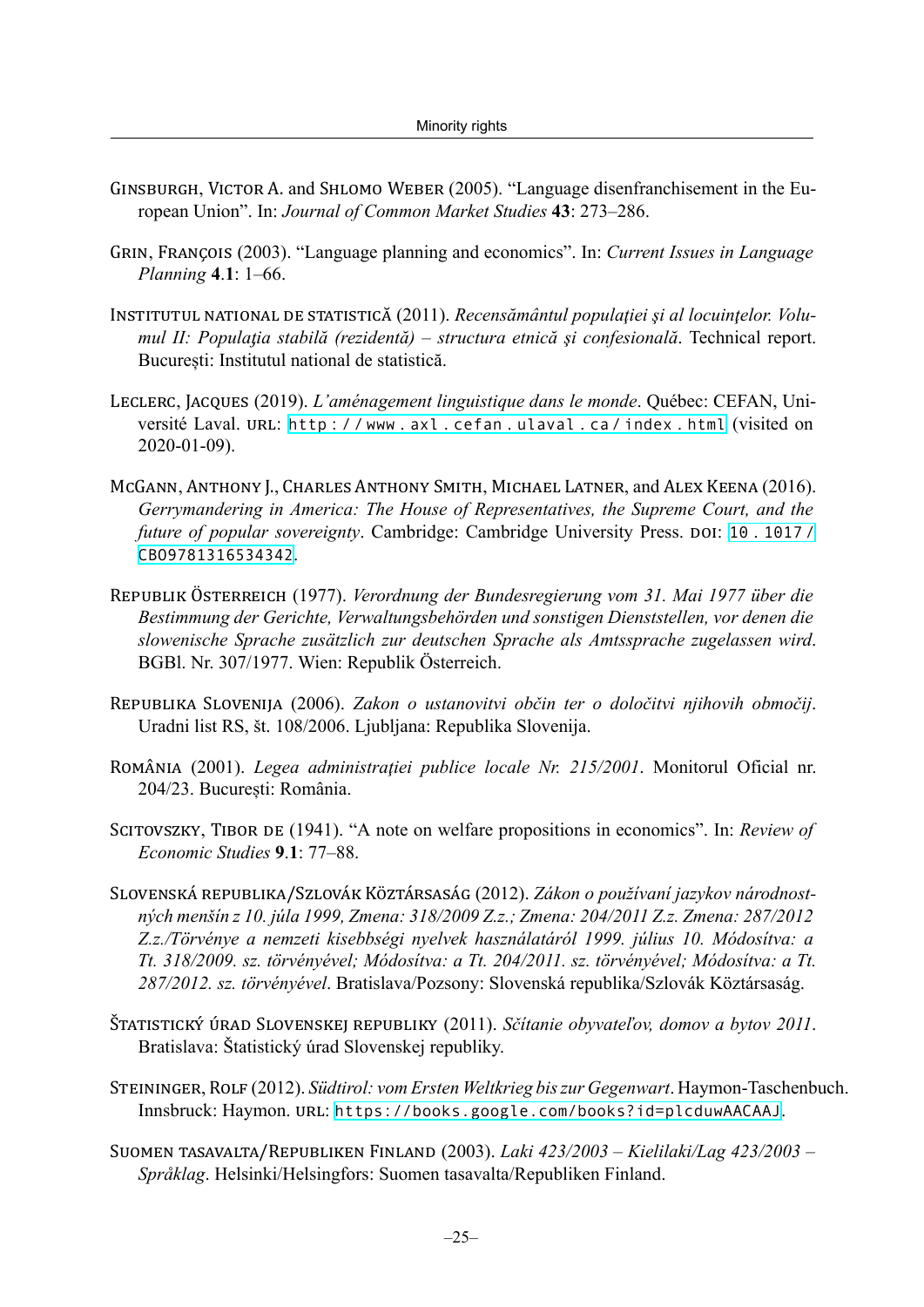- <span id="page-26-10"></span>SUOMEN VIRALLINEN TILASTO/FINLANDS OFFICIELLA STATISTIK (2018). *Väestörakenne: Vuosikatsaus 2018/Befolkningsstruktur: Årsöversikt 2018*. Helsinki/Helsingfors: Tilastokeskus/ Statistikcentralen.
- UNITED NATIONS (1992). *Declaration on the rights of persons belonging to national or ethnic, religious and linguistic minorities*. New York: United Nations.
- <span id="page-26-6"></span>VAILLANCOURT, FRANÇOIS (1997). "Economic costs and benefits of the official languages: Some observations". In: *Official languages and the economy: Papers presented at a colloquium hosted by the Official languages support programs branch, Department of Canadian Heritage, held on May 5, 1995*. New Canadian perspectives. Ottawa: Canadian Heritage: 103– 118.
- <span id="page-26-7"></span>— (2018). "Linguistic justice in a federal setting: The case of Canadian provinces". In: *Language policy and linguistic justice: Economic, philosophical and sociolinguistic approaches*. Edited by MICHELE GAZZOLA, TORSTEN TEMPLIN, and BENGT‐ARNE WICKSTRÖM. Heidelberg: Springer. Chapter 7: 233–258.
- <span id="page-26-2"></span>VARIAN, HAL R. (1974). "Equity, envy, and efficiency". In: *Journal of Economic Theory* **9**: 63– 91.
- <span id="page-26-3"></span>WICKSTRÖM, BENGT‐ARNE (2007). "Fairness, rights, and language rights: On the fair treatment of linguistic minorities". In: *Public economics and public choice*. Edited by PIO BAAKE and RAINALD BORCK. Berlin: Springer: 81–101.
- <span id="page-26-4"></span>— (2010). "Lingvaj rajtoj kaj lingva justeco". In: *La arto labori kune: Festlibro por Humphrey Tonkin*. Edited by DETLEV BLANKE and ULRICH LINS. Rotterdam: Universala Esperanto-Asocio: 97–103.
- <span id="page-26-5"></span>— (2015). "Language rights: Efficiency, justice, implementation". In: *Transylvanian Society / Erdélyi Társadalom* **13**.**3**: 69–83.
- <span id="page-26-8"></span>— (2016). "Language rights: A welfare-economics approach". In: *The Palgrave handbook of economics and language*. Edited by VICTOR A. GINSBURGH and SHLOMO WEBER. Houndmills: Palgrave Macmillan. Chapter 22: 659–688.
- <span id="page-26-9"></span>— (2017). *A cost theory of language planning and policy*. Research report 17-2. Berlin: REAL – Research group "Economics, policy analysis, and language".
- <span id="page-26-1"></span>WICKSTRÖM, BENGT‐ARNE, MICHELE GAZZOLA, and TORSTEN TEMPLIN (2018). "Can the 'free market' manage language diversity?" In: *The MIME vademecum: Mobility and inclusion in multilingual Europe*. Edited by FRANÇOIS GRIN, MANUEL CÉLIO CONCEIÇÃO, PETER A. KRAUS, LÁSZLÓ MARÁCZ, ŽANETA OZOLIŅA, NIKE K. POKORN, and ANTHONY PYM. Geneva: MIME Project. Chapter 3: 34–35.
- <span id="page-26-0"></span>WICKSTRÖM, BENGT‐ARNE, TORSTEN TEMPLIN, and MICHELE GAZZOLA (2018). "An economics approach to language policy and linguistic justice". In: *Language policy and linguistic jus-*